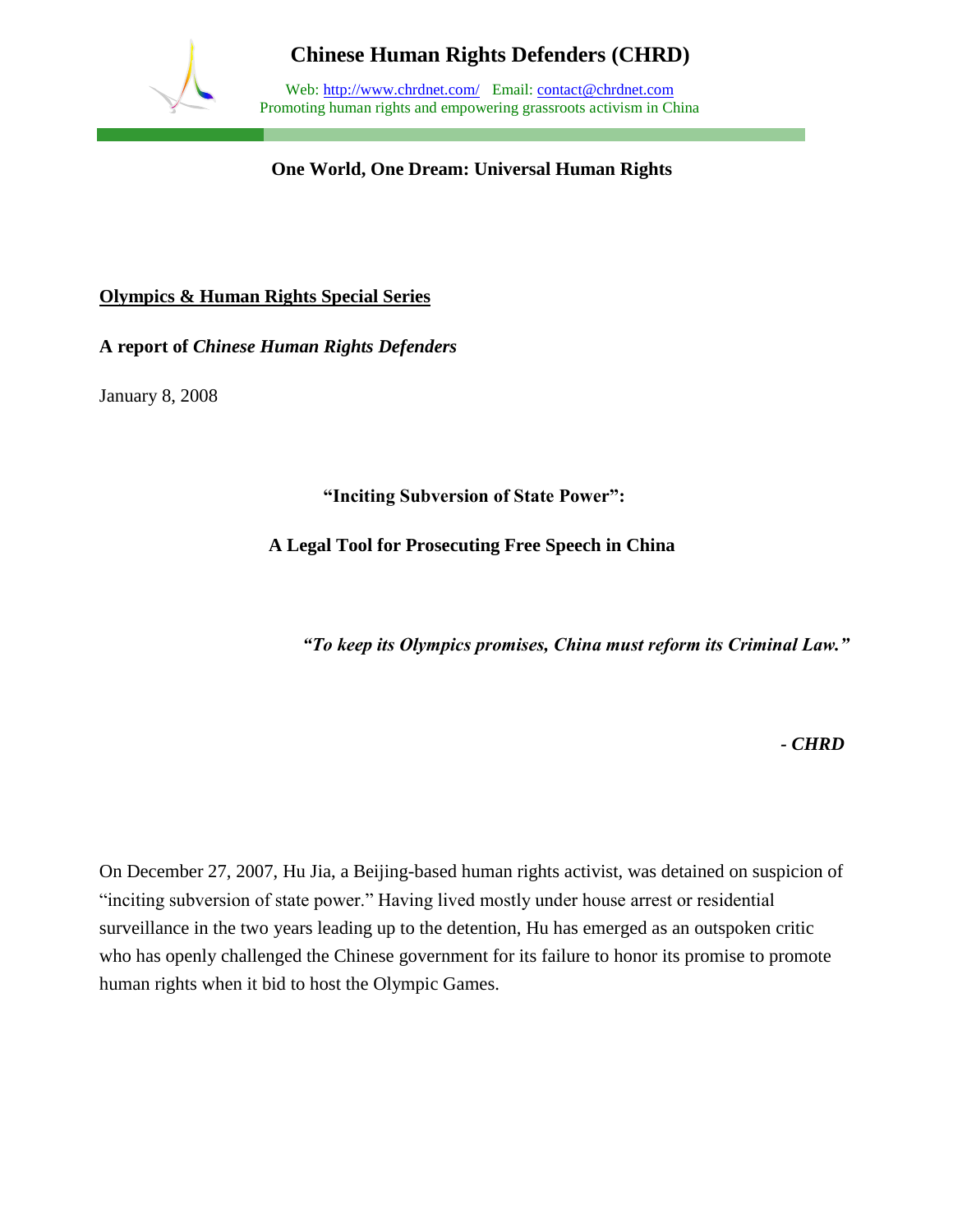

Web: http://www.chrdnet.com/ Email: contact@chrdnet.com Promoting human rights and empowering grassroots activism in China

Yang Chunlin, an unemployed worker turned rights activist, languishes in a detention cell in Heilongjiang Province. Yang is also facing prosecution for "inciting subversion of state power." Yang was arrested for collecting signatures for an open letter, "We Want Human Rights, not the Olympics."

Chinese Human Rights Defenders (CHRD) today releases its report focusing on the use of Article 105(2) of the Chinese Criminal Code by Chinese authorities to persecute individuals for exercising basic human rights, in particular the right to freedom of expression. Article 105(2) stipulates the crime of "inciting subversion of state power." CHRD has documented 41 cases in which Article 105(2) has been used to detain, imprison or send individuals to Re-education through Labor (RTL) camp solely for exercising their rights.

This report is one of the CHRD "*Olympics & Human Rights Special Series*" reports. In this series, CHRD will issue in-depth studies as part of its campaign to push for human rights improvement, raising international attention to rights abuses related to official preparations for the 2008 Summer Olympics. Some of these rights violations were enumerated in the seven proposals to uphold Olympic principles in the open letter, "'One World, One Dream' and Universal Human Rights," issued by prominent Chinese citizens in August  $2007$ .<sup>1</sup> The current report is linked to one of those proposed changes – lifting restrictions on press freedom and allowing both foreign and Chinese journalists to conduct interviews and report without prior approval from authorities.

CHRD calls on the National People's Congress Standing Committee (NPCSC) to interpret Article 105(2) in such a way that the law clearly and strictly defines key terms and articulates the necessary restrictions on its use, so as to prevent its use to persecute individuals for exercising their right to freedom of expression.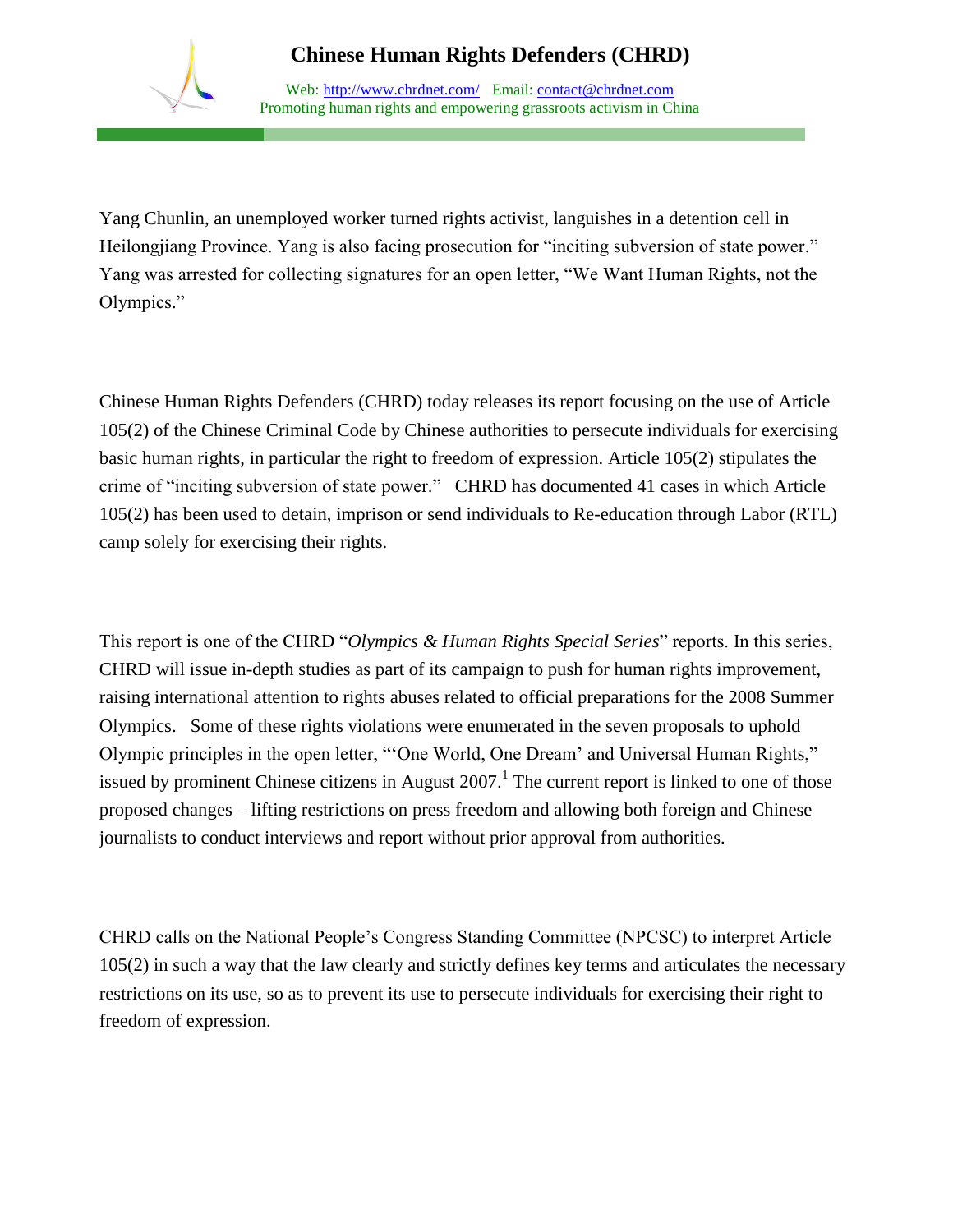#### Web: http://www.chrdnet.com/ Email: contact@chrdnet.com Promoting human rights and empowering grassroots activism in China

#### **Background**

In November 2006, three Chinese citizens, Du Daobin, Huang Qi, and Cai Lujun, who had been convicted of "inciting subversion of state power" under Article 105 (2) of the Chinese Criminal Code, submitted a petition to the NPCSC requesting that it undertake a review of the Article on the grounds that it violates the guarantee of freedom of expression in Article 35 of the Chinese Constitution. The petition was drafted by Du Daobin, an internet writer and activist based in Hubei Province, in consultation with Chinese human rights lawyers and signed by others including internet writers and activists, Huang Qi, based in Sichuan Province, and Cai Lujun, of Hebei Province. The petition asked the NPCSC to issue an interpretation of Article 105(2) that would ensure that the use of the provision accords with constitutional rights. Along with the petition, details were provided of 29 cases of individuals who had been indicted or convicted under Article  $105(2)$ .<sup>2</sup>

In March 2007, having received no response from authorities despite repeated requests, Du Daobin, Huang Qi and Cai Lujun authorized CHRD to publicize their petition in an open letter to the National People's Congress, then in session, calling on it to act on the November 2006 request.<sup>3</sup>

To date, there has been no response to either of these requests.

#### **State security crimes**

When the Criminal Code was amended in 1997, the category of "counterrevolutionary" crimes was abolished and replaced with the category of crimes against "state security."<sup>4</sup> At the time, the change was viewed positively by many commentators as a move away from using the criminal justice system for political purposes. However, that view has not been confirmed by subsequent experience, as the "state security" crimes are being used to penalize the exercise of various human rights, including the right of freedom of expression guaranteed by the Constitution and enshrined in international human rights law.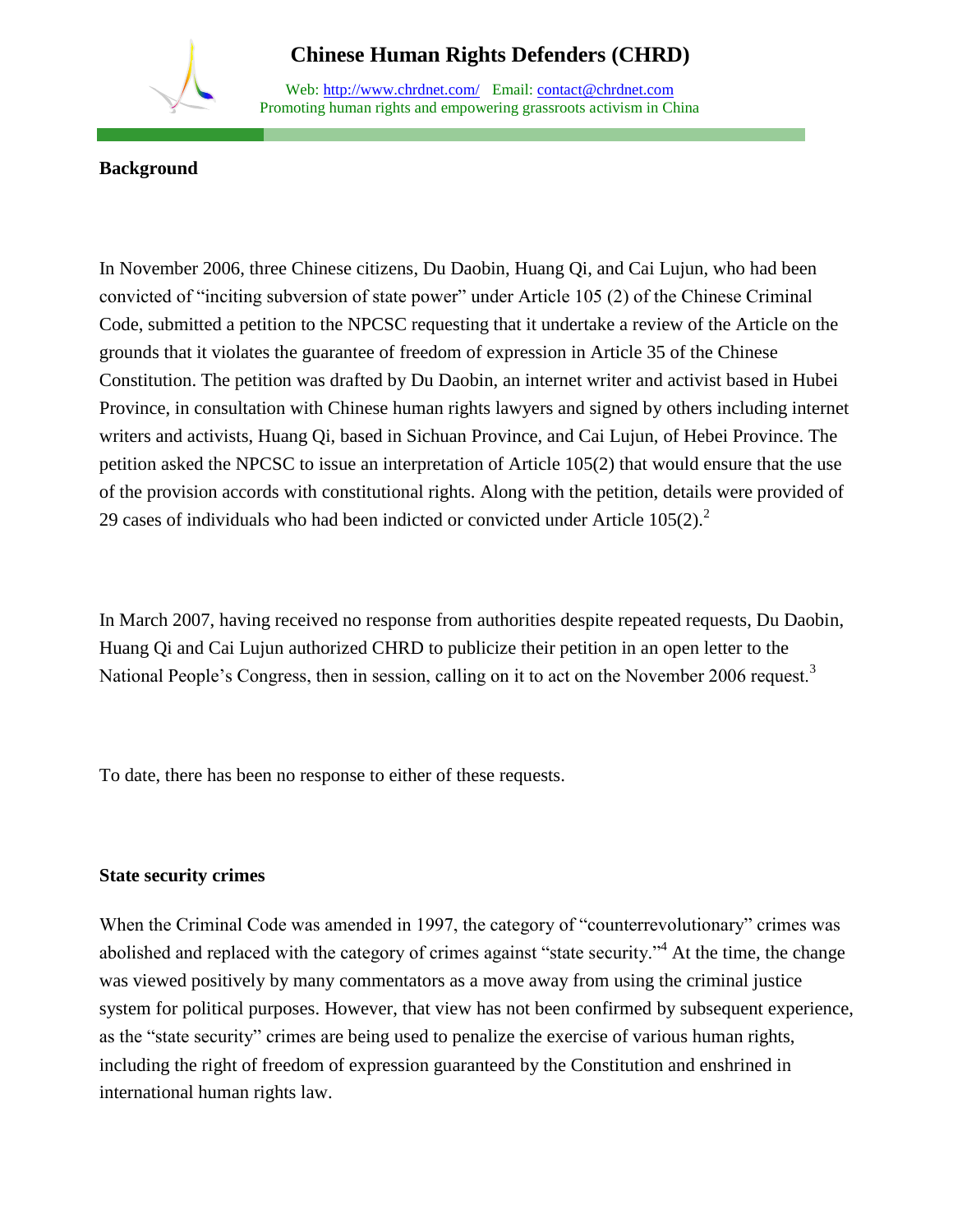

Web: http://www.chrdnet.com/ Email: contact@chrdnet.com Promoting human rights and empowering grassroots activism in China

The 1997 report of the UN Working Group on Arbitrary Detention on its visit to China expressed concern about the potential for the then newly-codified laws on crimes against state security to be used to punish the exercise of internationally-protected rights and freedoms:<sup>5</sup>

*Under Article 105, even communication of thoughts and ideas or, for that matter, opinions, without intent to commit any violent or criminal act, may be regarded as subversion. Ordinarily, an act of subversion requires more than mere communication of thoughts and ideas….<sup>6</sup>*

*The revised Criminal Law, in the context of the offences endangering national security, makes no attempt to establish standards to determine the quality of acts that might or could harm national security. That the Law establish such a standard is crucial, as that alone would make the Law reasonable, fair and just. Clearly, the national security law may be misused and, as long as it is part of the statute, it provides a rationale for restricting fundamental human rights and basic freedoms.*<sup>7</sup>

#### **Cases under Article 105(2)**

These concerns are substantiated by our documentation of 41 cases from 2000 to 2007. In addition to the 34 cases of individuals convicted of "inciting subversion of state power," CHRD has included four cases of individuals who were recently charged using Article 105(2) but who have not yet been tried (Appendix III) and two cases in which individuals were first charged using Article 105(2) but were later convicted of other crimes (Appendix IV). These cases certainly do not represent all the individuals convicted or charged under Article 105(2) between 2000 and 2007, and are intended as an illustration of the problem, rather than a comprehensive overview of the use of the provision.<sup>8</sup>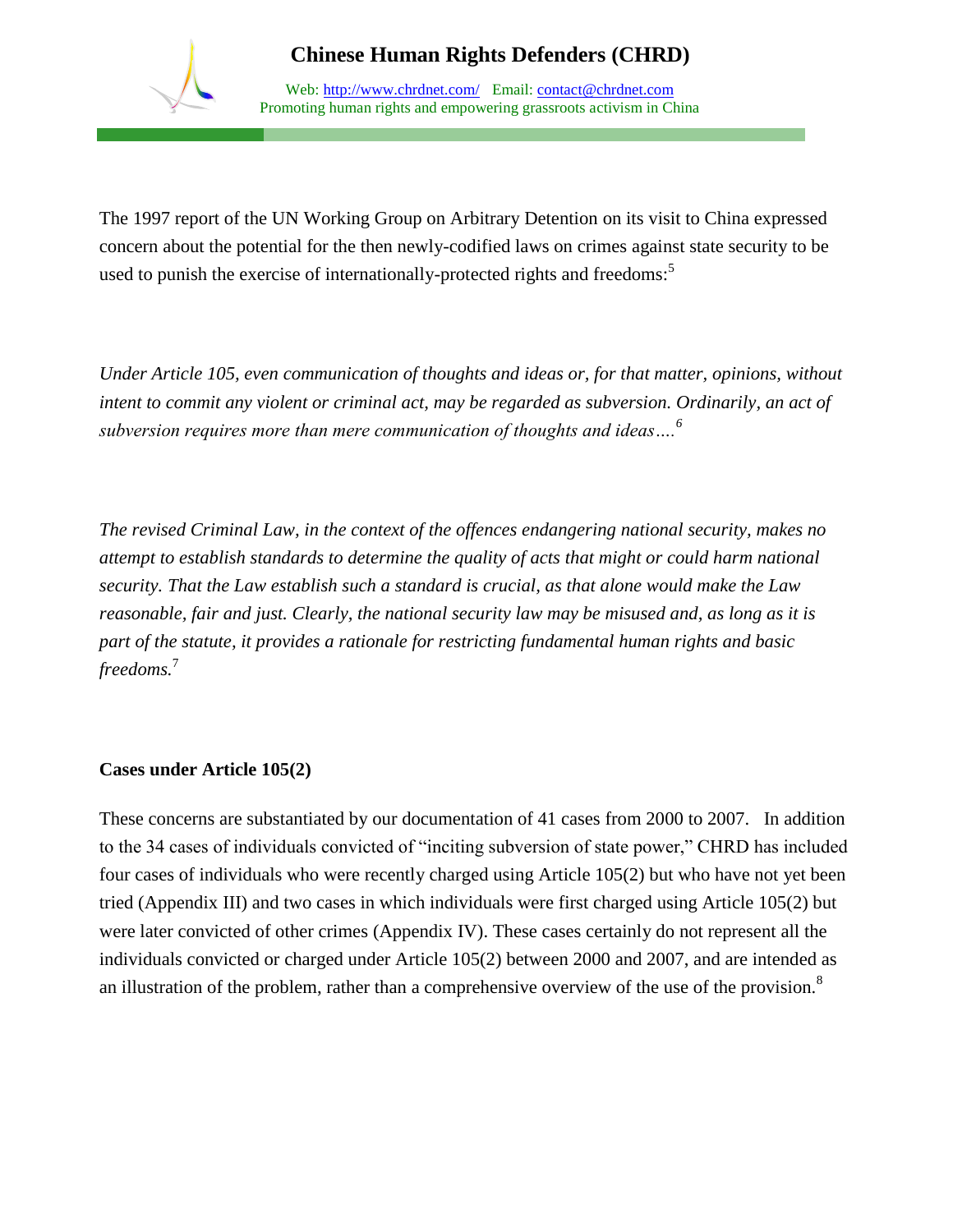

Web: http://www.chrdnet.com/ Email: contact@chrdnet.com Promoting human rights and empowering grassroots activism in China

CHRD and the authors of the petition believe that these cases are only the tip of the iceberg, and that Article 105(2) is being more widely used to criminalize freedom of expression in China.<sup>9</sup> This not only directly affects those prosecuted under the article but also creates an atmosphere of intimidation and fear that has the effect of more generally constraining the exercise of rights and freedoms in China.

All the cases documented in this report involve individuals charged with a crime purely for exercising their right to freedom of expression. Many of these cases involve people using the internet to publish material and opinions critical of current government policies or the existing state structure. While the Chinese authorities are particularly sensitive to the publication of such material in any form, it appears that its publication on the internet has been of even graver concern to them.

Two main problems with Article 105(2) are apparent from these cases:

First, the text of the law is vague and does not require that any potential or actual effect of an act be demonstrated in order for a crime to have been committed. Thus, the "evidence" often consists of no more than the writings of an individual or simply shows that he/she circulated certain articles containing dissenting views, without any effort to show that the expression had any potential or real subversive effect. That is to say, speech in and of itself is interpreted as constituting incitement of subversion.

Second, the text of the law fails to clearly define the key concepts, "subversion" and "state power," and to precisely specify what constitutes "subversion" and "state power." Thus, anything from calling for an end to one-party rule to criticizing corruption has been construed as "inciting subversion of state power."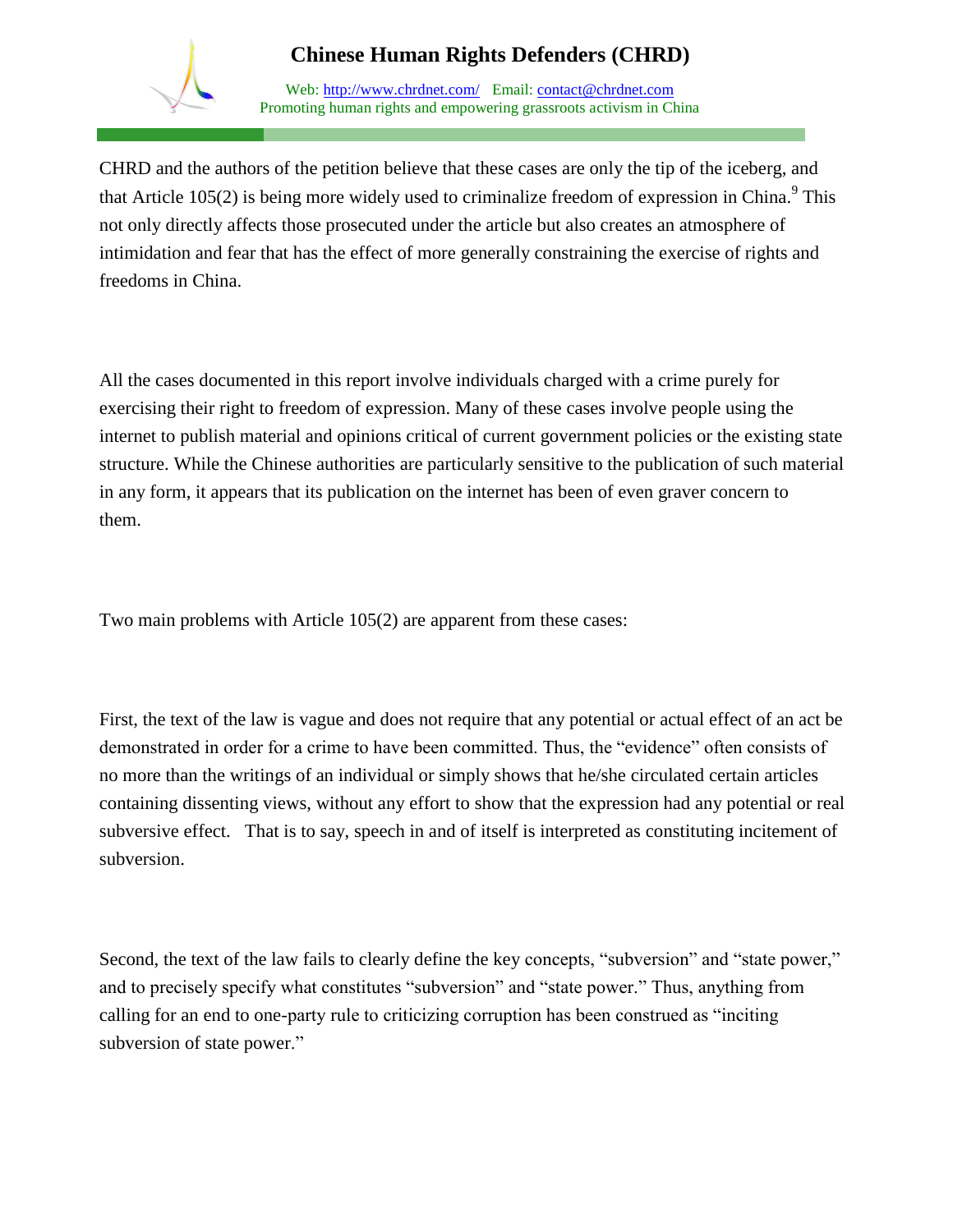Web: http://www.chrdnet.com/ Email: contact@chrdnet.com Promoting human rights and empowering grassroots activism in China

#### **Recommendations**

It is therefore urgent that the NPCSC act to interpret Article 105(2) to clarify and precisely define the meaning of the terms "incitement," "subversion" and "state power," as well as the specific conditions under which a peaceful act of expression may constitute "incitement to subvert state power." Such conditions must explicitly exclude any non-violent activity in the exercise of the right to freedom of expression, including expression critical of political parties and government authorities. The interpretation should specify that prosecution may only be brought in cases in which the government can demonstrate, in the terms of Article 6 of the internationally recognized *Johannesburg Principles on National Security, Freedom of Expression and Access to Information*, that "(a) the expression is intended to incite imminent violence; (b) it is likely to incite such violence; and (c) there is a direct and immediate connection between the expression and the likelihood or occurrence of such violence."<sup>10</sup>

The easiest way to remedy the law's defects and bring it into line with protections of freedom of expression in the Chinese Constitution and international law is by means of an interpretation of the Criminal Law that articulates the necessary restrictions on the use of Article 105(2). Under the Chinese Constitution, the NPCSC has the power to interpret the Constitution and supervise its enforcement (Article  $67(1)$ ) as well as the power to interpret laws (Article  $67(4)$ ). While the NPCSC has not exercised its power to interpret the Constitution and no procedure exists for it to do so, it has issued a limited number of interpretations of laws. Between 2005 and 2006, the NPCSC issued a total of 14 legislative interpretations, nine of the Criminal Law and five of laws relating to Hong Kong and Macau. While such interpretations had been issued since the 1950s, prior to the enactment of the Legislation Law in 2002, the NPCSC had no set procedure for legislative interpretation. Chapter 2, Section 4 of the Legislation Law allows for such interpretation in two situations: when the specific meaning of a provision of a law requires clarification (Article 42(1)) and when new circumstances have arisen since the passage of a law and clarification is needed in regard to how the law is to be applied in light of the new circumstances (Article 42(2)).

While the right to request interpretations is limited to certain government agencies, the NPCSC itself can take the initiative to interpret, so there is no legal barrier to it addressing the concerns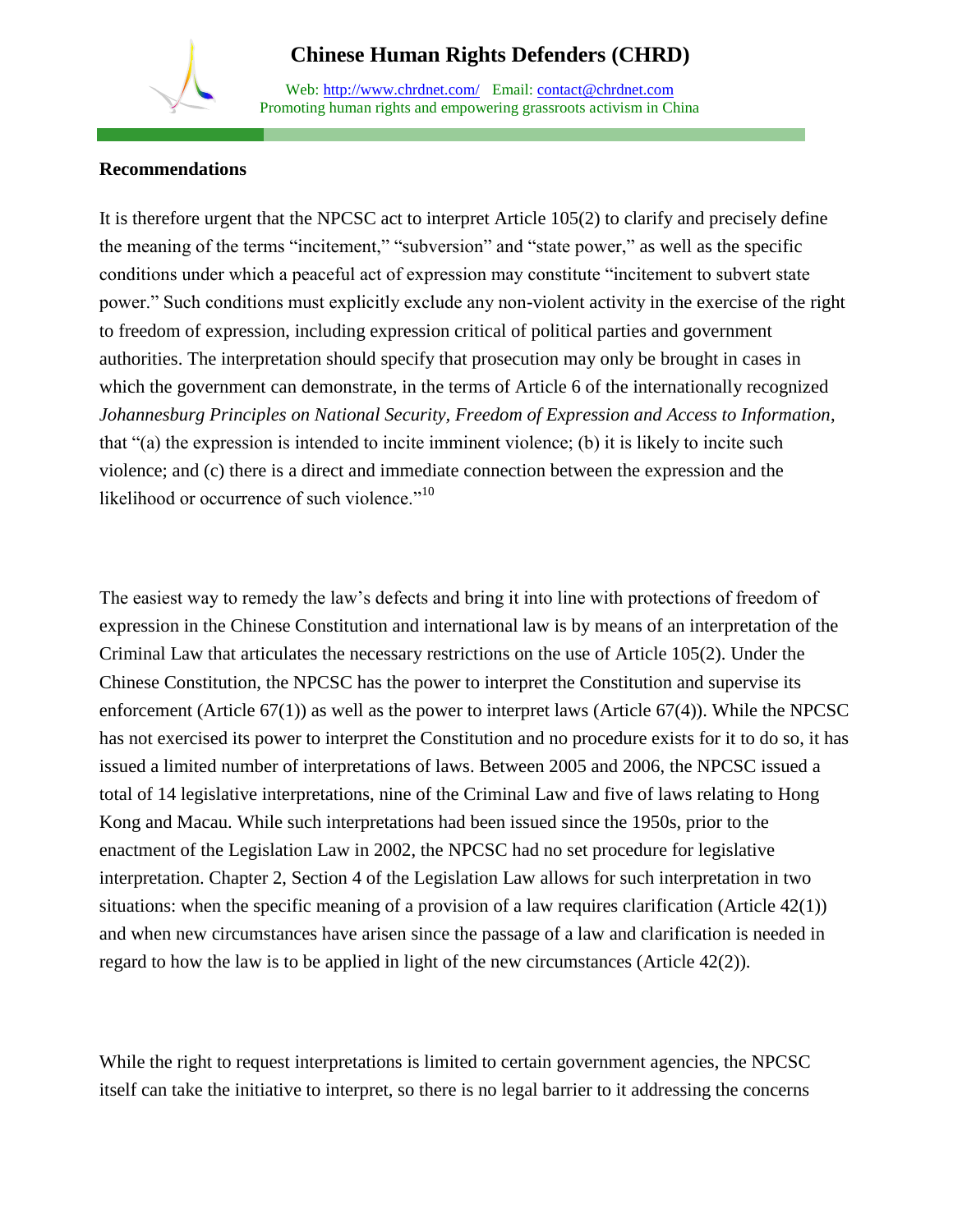

Web: http://www.chrdnet.com/ Email: contact@chrdnet.com Promoting human rights and empowering grassroots activism in China

raised by Du Daobin's petition and in this report. In addition, the fact that Criminal Law provisions have been the most frequent subject of legislative interpretations indicates that interpreting Article 105(2) on "inciting subversion of state power" would be squarely within the power of the NPCSC.

While interpretation is the most expeditious means of addressing the violations of human rights being committed through applications under this provision of the law, CHRD believes that the Criminal Law must be amended to address the ways state security crimes are being used to penalize the exercise of rights. A thorough revision of the articles of the Criminal Law on crimes endangering state security, as recommended by the UN Working Group on Arbitrary Detention ten years ago, is long overdue and should be put on the NPCSC's agenda at the earliest possible date, ideally prior to the Beijing Summer Olympics. Linking human rights to the Olympics has become one of the most sensitive political acts. Anyone criticizing human rights abuses or urging that the Chinese government live up to its pledge to the International Olympics Committee to improve human rights risks persecution under Chinese law, as the case of Yang Chunlin demonstrates.

#### **Documentations:**

**Documentation I: Relevant constitutional and legal provisions**

**Documentation II: Individuals convicted under Article 105(2)**

**Documentation III: Individuals charged under Article 105(2) but not yet tried**

**Documentation IV: Individuals charged under Article 105(2) but later convicted of other crimes**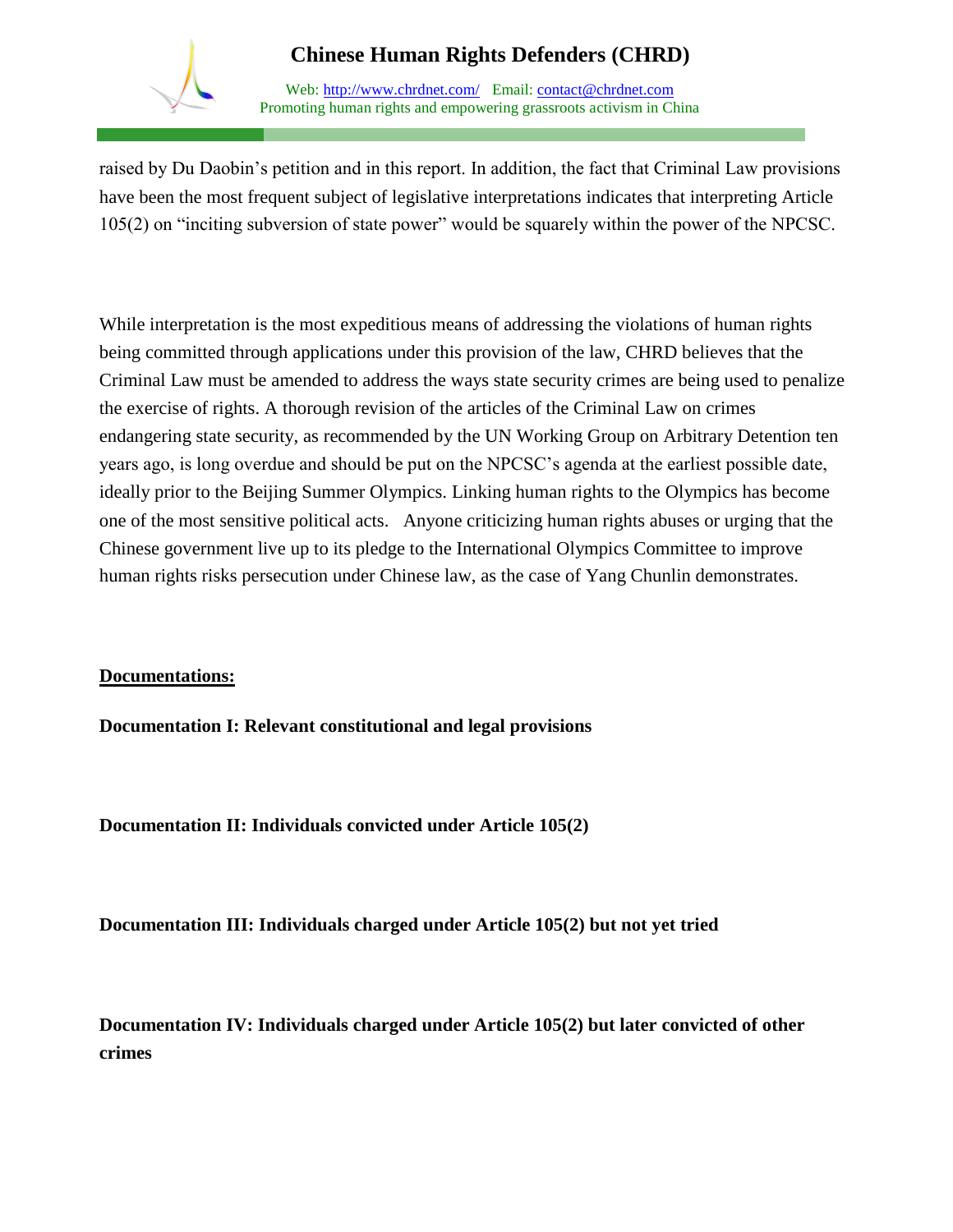

Web: http://www.chrdnet.com/ Email: contact@chrdnet.com Promoting human rights and empowering grassroots activism in China

#### **Documentation I: Relevant constitutional and legal provisions**

*Constitution of the People's Republic of China, 1982*

*Article 35*

Citizens of the People"s Republic of China have freedom of speech, of the press, of assembly, of association, of procession and of demonstration.

*Criminal Code, 1979, amended 1997*

*Article 105* 

1. Among those who organize, plot or carry out efforts to subvert state power or overthrow the socialist system, ringleaders and others who commit major crimes shall be sentenced to life imprisonment or fixed-term imprisonment of not less than 10 years; those who take an active part shall be sentenced to fixed-term imprisonment of not less than three years but not more than 10 years; and other participants shall be sentenced to fixed-term imprisonment of not more than three years, criminal detention, public surveillance or deprivation of political rights.

2. Whoever incites others to subvert state power or overthrow the socialist system by spreading rumors, slander, or any other means shall be sentenced to fixed-term imprisonment of not more than five years, criminal detention, public surveillance, or deprivation of political rights; ringleaders and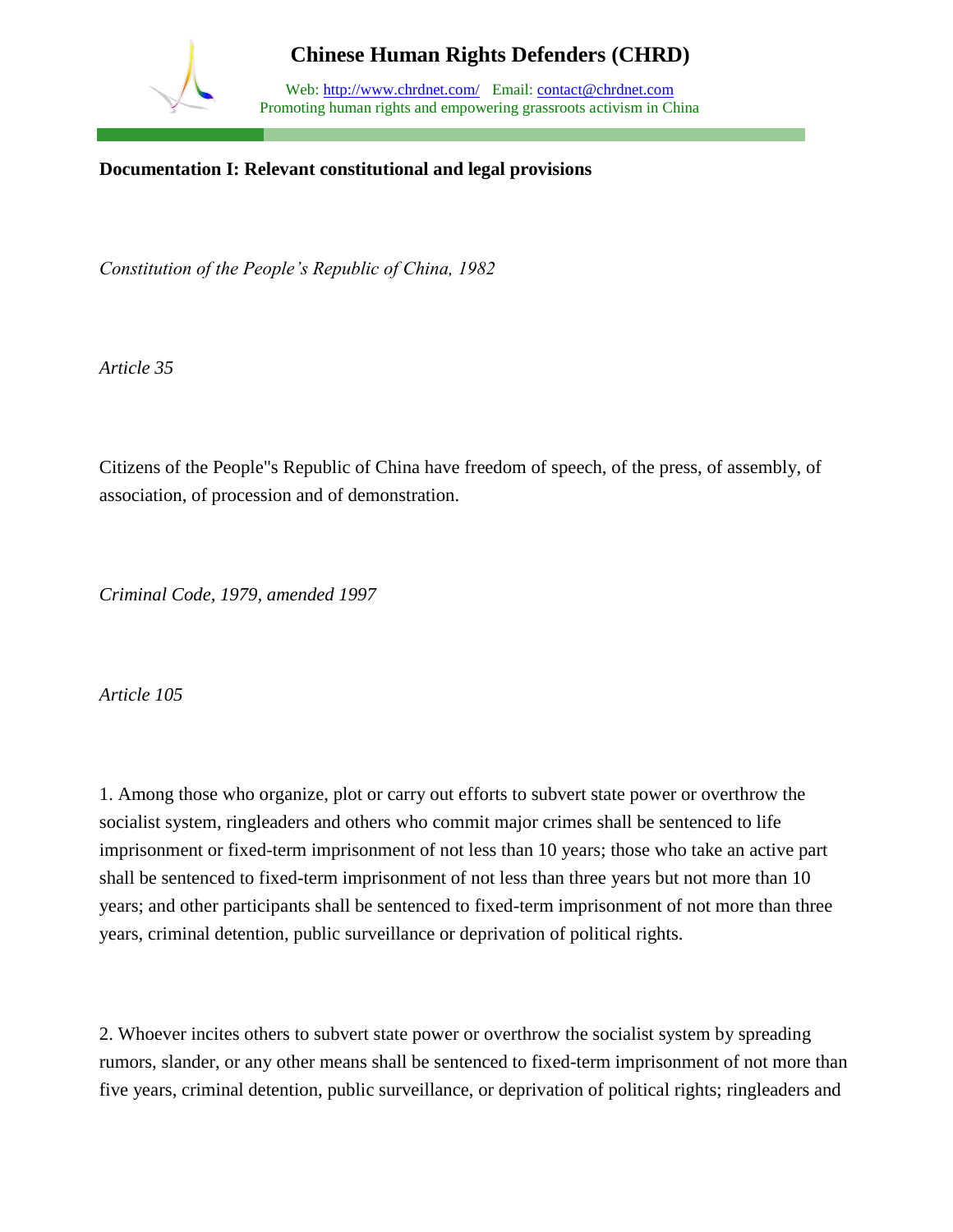

Web: http://www.chrdnet.com/ Email: contact@chrdnet.com Promoting human rights and empowering grassroots activism in China

others who commit major crimes shall be sentenced to fixed-term imprisonment of not less than five years.

#### **Documentation II: Individuals convicted under Article 105(2)**

**1. Cai Lujun (**蔡陆军**)**

*male; 39; Shijiazhuang City, Hebei Province; freelance writer and former owner of a foreign trade company* 

On September 10, 2003, Cai was convicted of "inciting subversion of state power" and sentenced to three years in prison and one year's deprivation of political rights by the Intermediate People's Court of Shijiazhuang City after a trial held in camera. Cai was prosecuted for publishing articles expressing dissident opinions on the internet and for establishing an online network, "League for Freedom and Democracy," of which he was the chairman.

The Court said Cai's articles "aimed to attack the socialist system and endanger state security"<sup>11</sup> and "fabricate malicious lies against Chinese Communist Party (CCP) leaders." Since this behavior "was obviously of an inciting nature" and different from offering "reasonable suggestions or reform measures to state agencies through normal channels," Cai's acts could not be defended as simple exercise of the right to freedom of expression, the Court ruled.

Cai was released in March 2006 and is now in Taiwan seeking political asylum.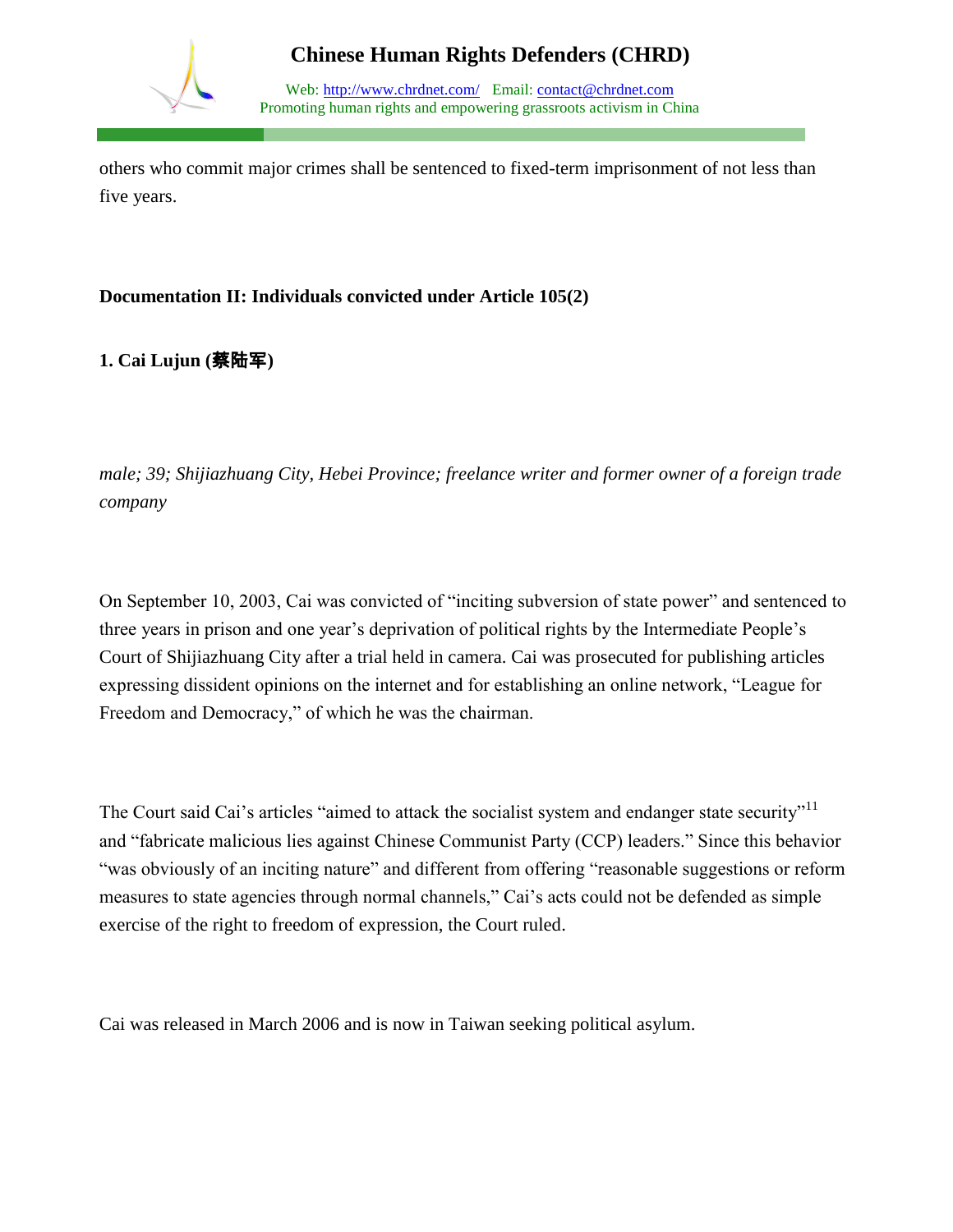Web: http://www.chrdnet.com/ Email: contact@chrdnet.com Promoting human rights and empowering grassroots activism in China

## **2. Chen Shaowen(**陈少文**)**

*male; 45; Lianyuan City, Hunan Province; freelance writer, former police officer, laid-off worker from the Metallurgical Company*

On December 25, 2002, Chen was sentenced by the Loudi City Intermediate People's Court, Hunan Province, to three years in prison and one year's deprivation of political rights on charges of "inciting subversion of state power." The charges related to his publishing more than 40 articles on the internet on topics including unemployment, social injustice and corruption of the legal process. He appealed his conviction, but the original verdict was upheld. He was released in 2005.

### **3. Chen Shuqing (**陈树庆**)**

*male; 42; Hangzhou City, Zhejiang Province; dissident writer and leading member of the Chinese Democratic Party* 



On August 16, 2007, Chen was convicted of "inciting subversion of state power" by the Hangzhou City Intermediate People's Court and sentenced to four years' imprisonment and one year of political rights deprivation. The Court charged that Chen, in nine articles published on the internet promoting freedom, democracy and the rule of law and criticizing dictatorship, "used methods such as slander and libel to incite the subversion of the state's political power and the overthrow of the socialist system."

He is currently at Hangzhou City Detention Center, Zhejiang Province.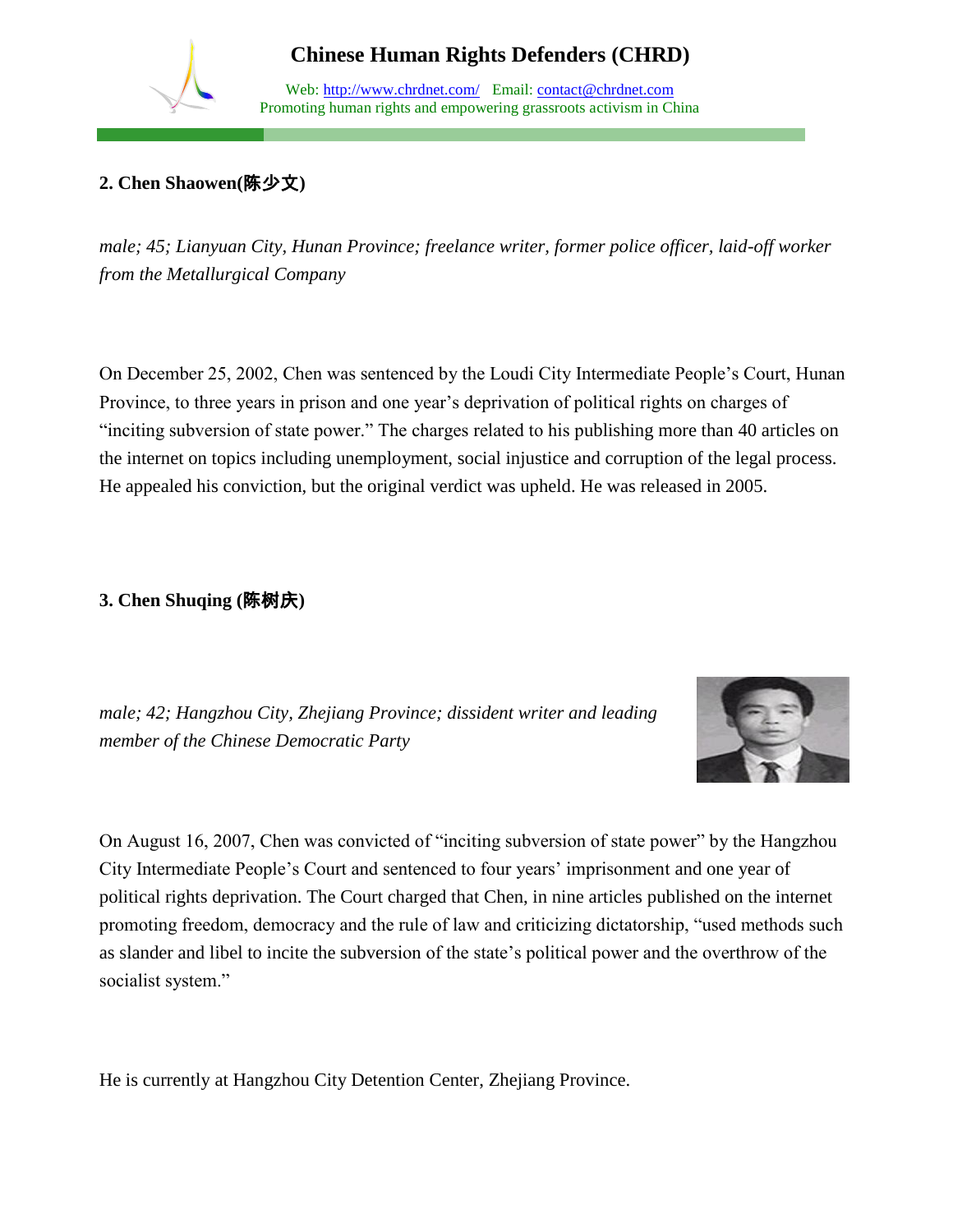Web: http://www.chrdnet.com/ Email: contact@chrdnet.com Promoting human rights and empowering grassroots activism in China

## **4. Du Daobin(**杜导斌**)**

*male; 43; Yingcheng City, Hubei Province; poet, writer and civil servant*

On June 11, 2004, Du was convicted of "inciting subversion of state power" by the Xiaogan Intermediate People's Court in Hubei Province and



sentenced to three years' imprisonment commuted to four years' probation and two years' deprivation of political rights. Du's computer was confiscated and his appeal rejected.

According to the verdict, between July 2002 and October 2003, the defendant posted twenty-six articles on internet websites such as *Dajiyuan* and *New Century* in China and abroad. Du wrote that the current government is illegitimate and its power "dictatorial, violent, cruel, unfair and corrupt." As the Chinese government had "lost the qualification to represent the side of justice," "the issue of subversion of government being illegal does not exist." Du wrote that he hoped for the fall of the government and that those outside the country needed to assist "compatriots in the mainland to overthrow authoritarian and dictatorial rule." These comments were considered slanderous and inciting subversion of state power.

#### **5. Fan Ziliang (**范子良**)**

*male; 70; Zhejiang Province; former soldier, railway worker and member of the CCP*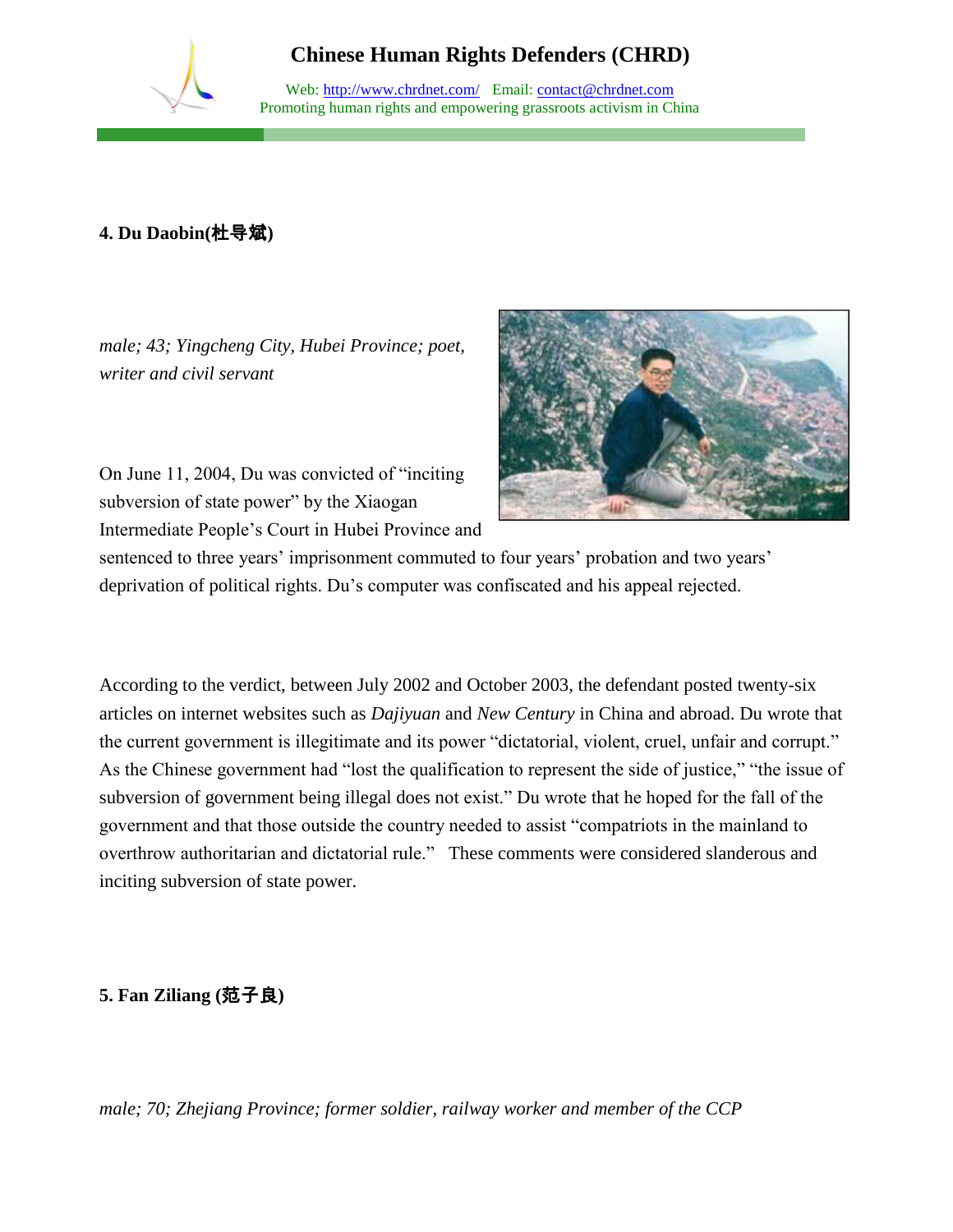

Web: http://www.chrdnet.com/ Email: contact@chrdnet.com Promoting human rights and empowering grassroots activism in China

In February 2001, Fan was sent without trial to two years of Re-education through Labor in Shiliping Camp, Zhejiang Province, for "inciting subversion of state power." The precise details of his sentence are unclear, but Fan was reportedly convicted for distributing news articles he had transcribed from Voice of America and Radio Free Asia concerning democracy and for exchanging opinions with activists both at home and abroad based on these articles.

After serving his term, Fan was released. He has continued his work to promote human rights and democracy by publishing articles and commentaries on these topics on the internet.

### **6. Gao Zhisheng (**高智晟**)**

*male; 43, former lawyer and director of the Beijing Shengzhi Law Firm* 



On December 22, 2006, Gao was convicted of "inciting subversion of state power" at Beijing Municipal No. 1 Intermediate People's Court. He was sentenced to three years' imprisonment, immediately commuted to five years' parole, and was stripped of political rights for a year.

According to Xinhua News, he was sentenced because he published nine articles such as "Gao Zhisheng's open letter to Hu Jintao and Wen Jiabao," on Falun Gong-operated websites and in publications such as *Dajiyuan* and *Kan Zhongguo*, documenting cases of persecution of Falun Gong members and demanding high-level investigation. The evidence against him also included interviews he gave to foreign media organizations such as Radio Free Asia and the Voice of Hope which contained statements allegedly "inciting subversion of state power."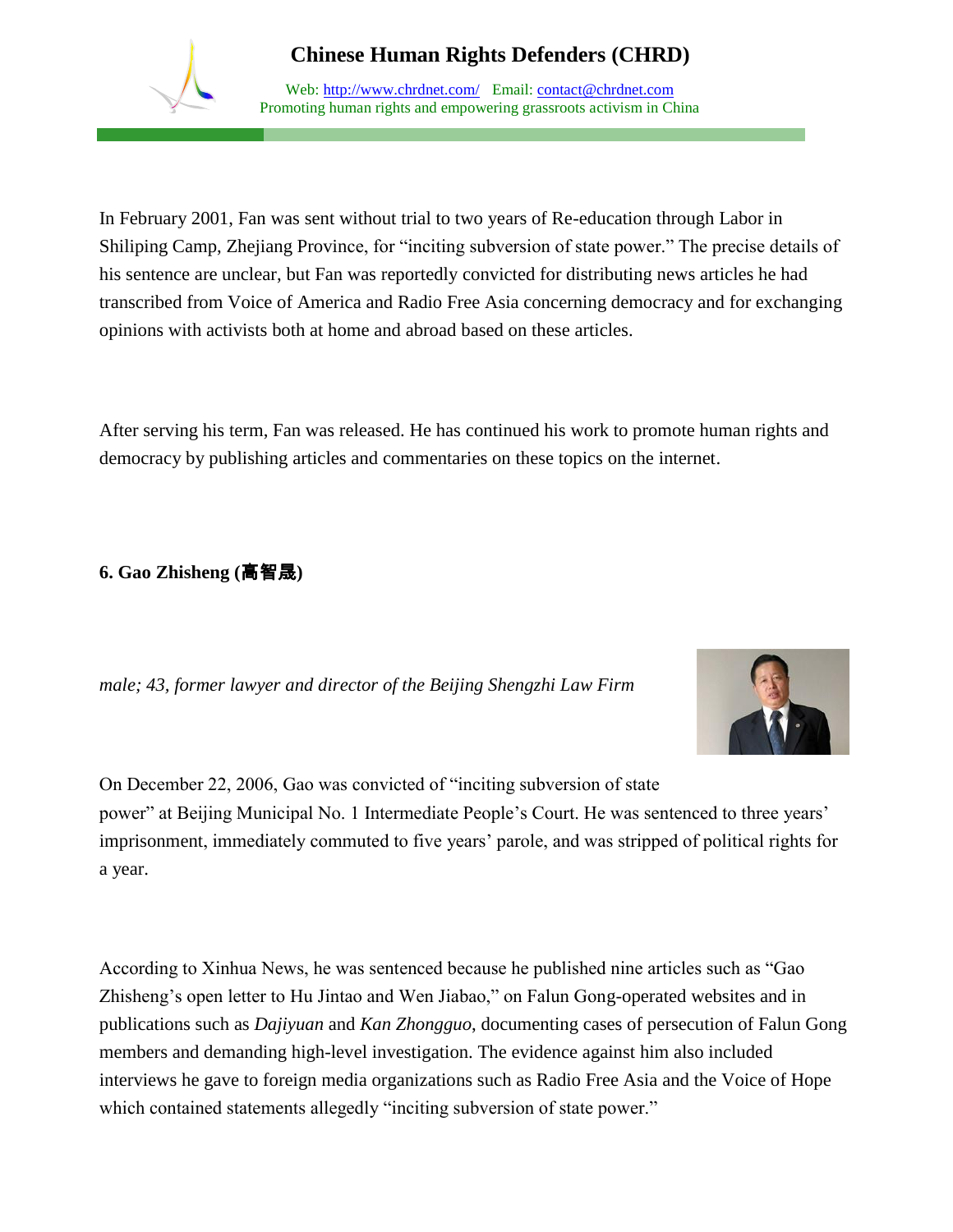

Web: http://www.chrdnet.com/ Email: contact@chrdnet.com Promoting human rights and empowering grassroots activism in China

Since his release, his house has been under surveillance, and since September 22, 2007, all attempts to contact him have failed and it is feared that Gao has been detained by the Beijing police. On October 28, 2007, Gao called Beijing-based activist Hu Jia from Xian, Shaanxi Province. It was the first time anyone had heard from Gao since his disappearance. Gao said he was going to be in Shaanxi and Shanxi Provinces but said nothing about his situation. Since then, there have been no other indications of Gao's whereabouts.

## **7. Guo Qinghai (**郭庆海**)**

*male; 42; Paitou City, Hebei Province; freelance writer and former staff member at Agricultural Bank in Paitou City*

On April 6, 2001, Guo was convicted by the Cangzhou City Intermediate People's Court in Hebei Province of "inciting subversion of state power" for more than forty articles he wrote on the internet criticizing the government. He was sentenced to four years in prison and three years' deprivation of political rights. He was released in September 2004 and continues to work as a freelance writer.

**8. Guo Qizhen (**郭起真**)**

*male; 50; Cangzhou City, Hebei Province; writer*

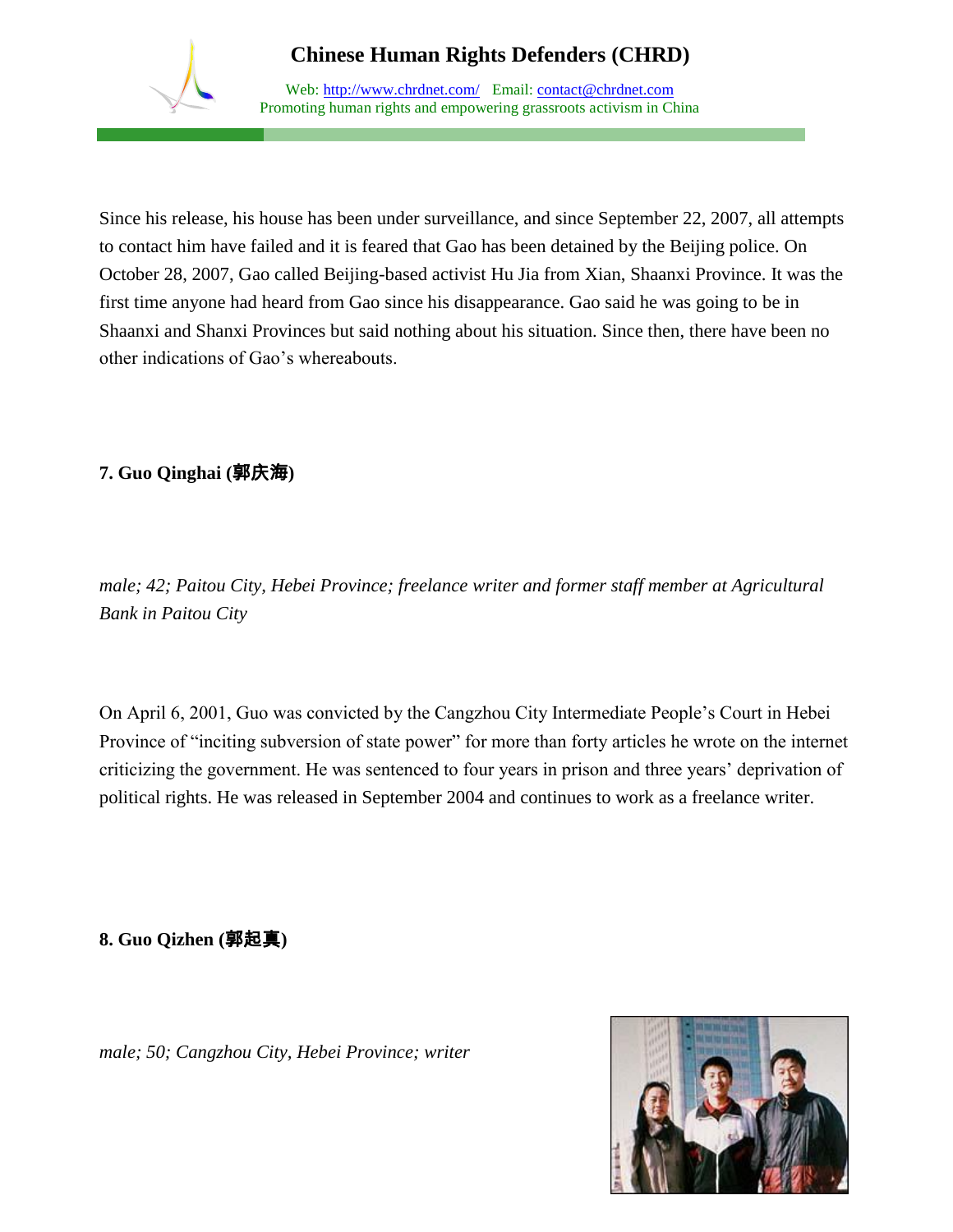

Web: http://www.chrdnet.com/ Email: contact@chrdnet.com Promoting human rights and empowering grassroots activism in China

On October 17, 2006, Guo was convicted of "inciting subversion of state power" by the Cangzhou Intermediate People's Court and sentenced to four years in prison and three years' deprivation of political rights.

Prosecutors said that between November 2002 and April 2006, Guo published over thirty articles on the Democracy Forum website, including "Who are the forces hostile to the CCP government?," "Declaration on participating in the hunger strike protest initiated by Lawyer Gao Zhisheng" and "Hunger strike diary." In its verdict, the court claimed that Guo's writings "attacked and vilified the Chinese government," "harmed state power and the socialist system," and "incited subversion of state power and the overthrow of the socialist system."

Guo is imprisoned in No. 4 Prison in Hebei Province. While in prison, Guo has been beaten several times. Guo is in poor health and has a crippled leg, the result of an accident in 2005 during Guo's petition to the Cangzhou City government. The Public Security Bureau has not responded to his application for release for medical treatment.

**9. He Depu (**何德普**)**

*male; 50; Beijing; freelance writer* 

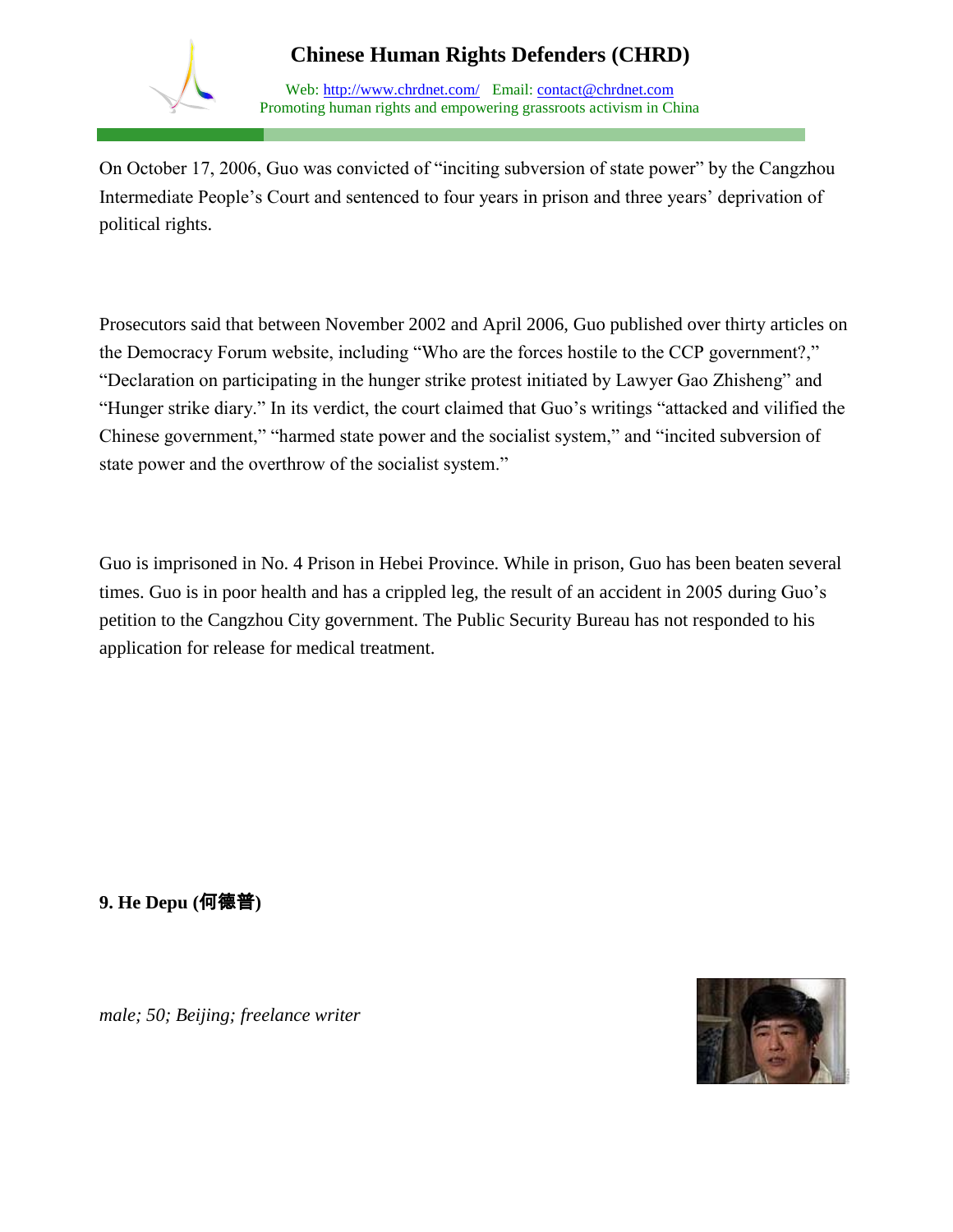

Web: http://www.chrdnet.com/ Email: contact@chrdnet.com Promoting human rights and empowering grassroots activism in China

On November 6, 2003, He was convicted of "inciting subversion of state power" by the Beijing No. 1 Intermediate People's Court and sentenced to eight years in prison and two years' political rights deprivation. His appeal was rejected.

He was prosecuted for writing and distributing an open letter on the internet calling on the  $16<sup>th</sup>$  CCP Congress to enact political reforms and the large number of articles published to "vilify, slander and incite subversion of state power and the socialist system." The court said his participation in the China Democracy Party's Supervision Commission and its Beijing-Tianjin Branch added to the seriousness to his crime.

He is now held at Beijing No. 2 Prison. He suffers serious health problems. During He's detention before his conviction, he was made to lie in bed for eighty consecutive days and was beaten, leaving his left ear seriously injured.

## **10. Huang Qi (**黄琦**)**

*male; 44; Chengdu City, Sichuan Province; businessman and owner of a Chinese human rights website, June Fourth Tianwang [\(www.64tianwang.com\)](http://www.64tianwang.com/)* 

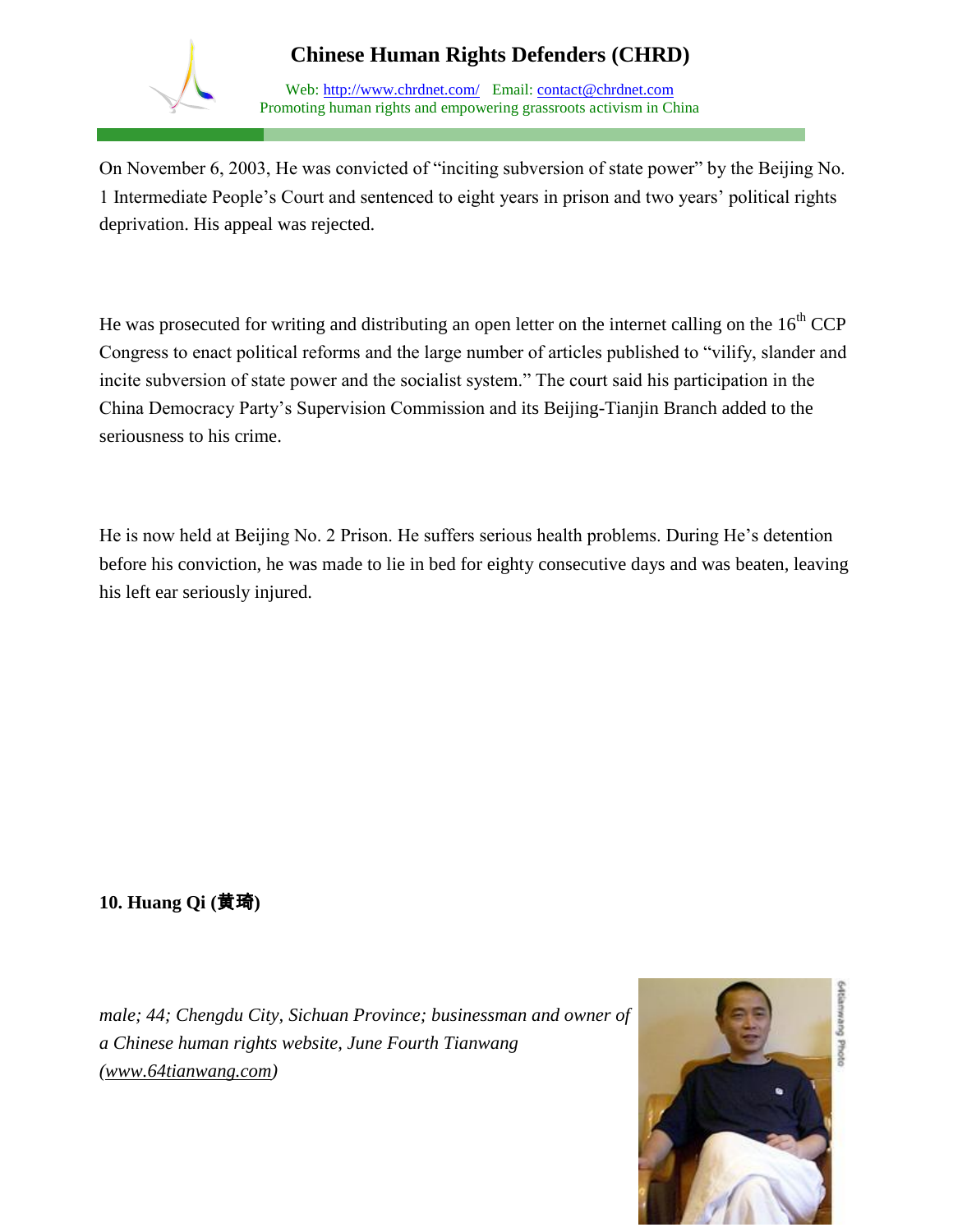

Web: http://www.chrdnet.com/ Email: contact@chrdnet.com Promoting human rights and empowering grassroots activism in China

On February 22, 2003, Huang was convicted of "inciting subversion of state power" by the Chengdu Intermediate People's Court. In 1998, Huang established the first website in China that disseminated news about people who had been trafficked and disappeared. The website evolved to report on issues of injustice and complaints against the government. Dissidents outside the country published articles discussing issues such as Tiananmen, Uighur independence and Falun Gong. Huang was sentenced to five years in prison and one year of political rights deprivation. Huang appealed unsuccessfully. He was mistreated and beaten in prison. Since his early release on June 4, 2005, he has continued his human rights work on June Fourth Tianwang.

### **11. Jiang Lijun (**姜力均**)**

*male; 42; Tieling City, Liaoning Province; owner of a private business; freelance writer*

On November 28, 2003, Jiang was convicted of "inciting subversion of state power" by the Beijing No. 2 Intermediate People's Court for publishing dissident articles on the internet and being involved in the establishment of the China Freedom and Democracy Party which, according to the Court, "uses violence to realize democracy."<sup>12</sup> Jiang was sentenced to four years in prison and one years' deprivation of political rights.

Reporters Without Borders alleges that Yahoo! gave information about Jiang to the Chinese government, leading to his imprisonment.<sup>13</sup> Jiang was released in November 2006 after serving his sentence. In an interview, he claimed that he was never involved in the establishment of the Party but was asked to review the Party's guiding principles.<sup>14</sup>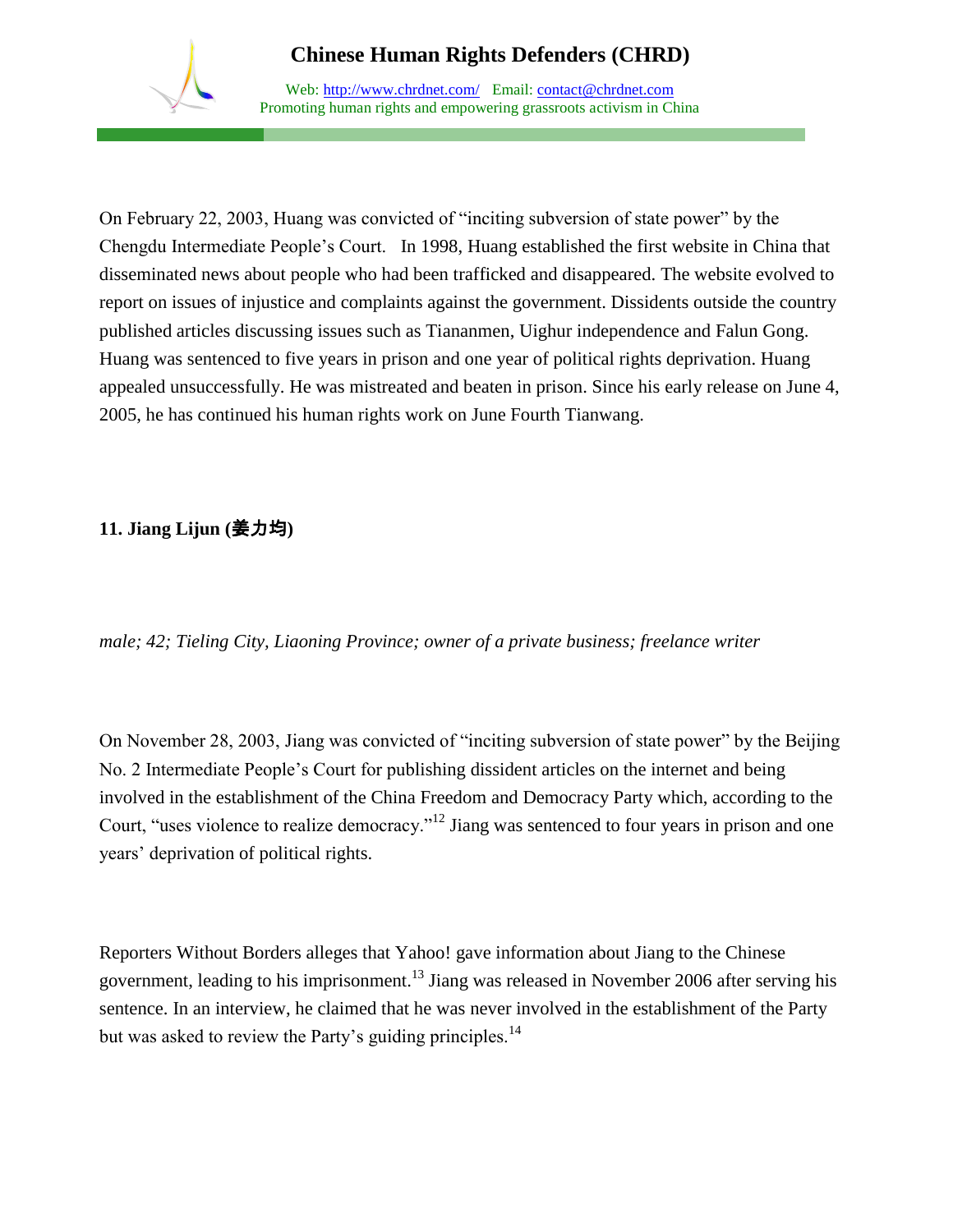Web: http://www.chrdnet.com/ Email: contact@chrdnet.com Promoting human rights and empowering grassroots activism in China

## **12. Jiang Weiping (**姜维平**)**

*male; 52; Dalian City, Liaoning Province; journalist*

On January 25, 2002, Jiang was convicted by the Dalian Intermediate People's Court of "illegally providing state secrets outside the borders, inciting subversion of state power and illegally obtaining state secrets." Jiang was the bureau chief of the Hong



Kong newspaper, *Wenhuibao,* in northeast China. The charges against him related to an article he wrote for the Hong Kong magazine, *Qianshao,* criticizing corruption among high-level officials in the CCP. He was sentenced to nine years in prison and three years' deprivation of political rights. He appealed his conviction, and while the Liaoning Higher People's Court upheld the verdict, it reduced his sentence to six years in prison. Jiang was released early on January 3, 2006.

**13. Li Huanming (**李焕明**)**

*male; 34; Shenzhen City, Guangdong Province; migrant worker*

On March 28, 2002, Li was convicted of "inciting subversion of state power" and sentenced to nine years in prison by the Shenzhen Intermediate People's Court. According to Dui Hua Foundation, Li's imprisonment is related to his drafting and distributing thousands of copies of a political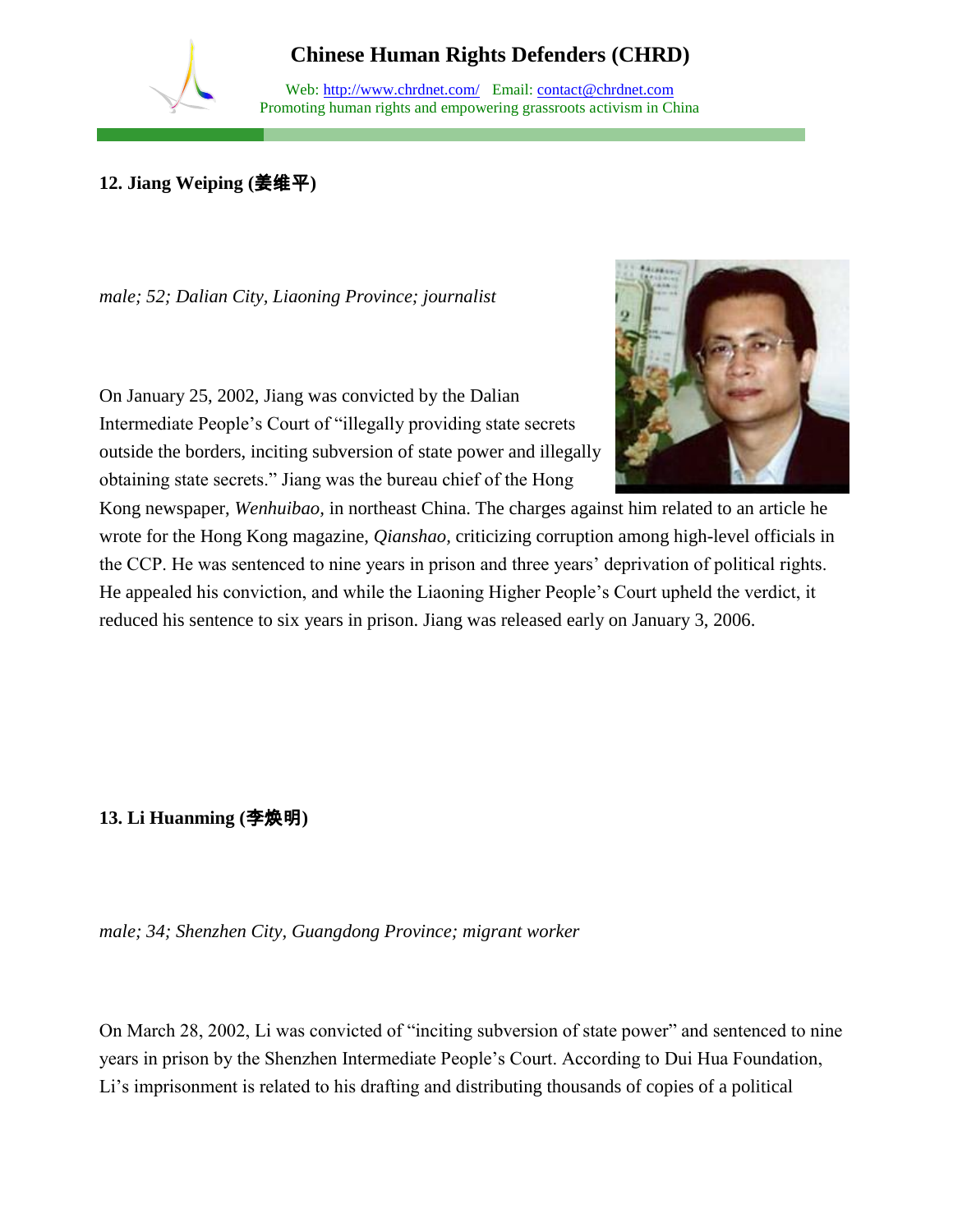

Web: http://www.chrdnet.com/ Email: contact@chrdnet.com Promoting human rights and empowering grassroots activism in China

manifesto in Guangzhou. Li is reportedly imprisoned in Shaoguan Prison in northern Guangdong Province.

## **14. Li Jianping (**李建平**)**

*male; 41; Zibo City, Shandong Province; freelance writer and former chairman of the board of directors of the Zibo Medical Equipment Company*



On October 25, 2006, Li was convicted of "inciting subversion of state power" by the Zibo City Court and sentenced to two years in prison. According to the court's verdict, Li published eighteen articles on the internet on overseas websites with titles such as "Who should these corrupt officials thank?" and "What is special about Hong Kong Special Administrative Region?—exposing Tung Chee-hwa's dictatorship." The court asserted that the articles "incite animosity and oppositional feelings against the state's power." Li is reportedly incarcerated at Zibo City Detention Center, Shandong Province.

### **15. Li Wangyang (**李旺阳**)**

*male; 57; Shaoyang, Hunan Province; former worker at Shaoyang Cement Plant and labor activist*

On September 20, 2001, Li was convicted of "inciting subversion of state power" and sentenced to ten years in prison by the Shaoyang Intermediate People's Court. Li was first sentenced in 1989 to thirteen years of imprisonment for founding the Shaoyang Workers' Autonomous Federation and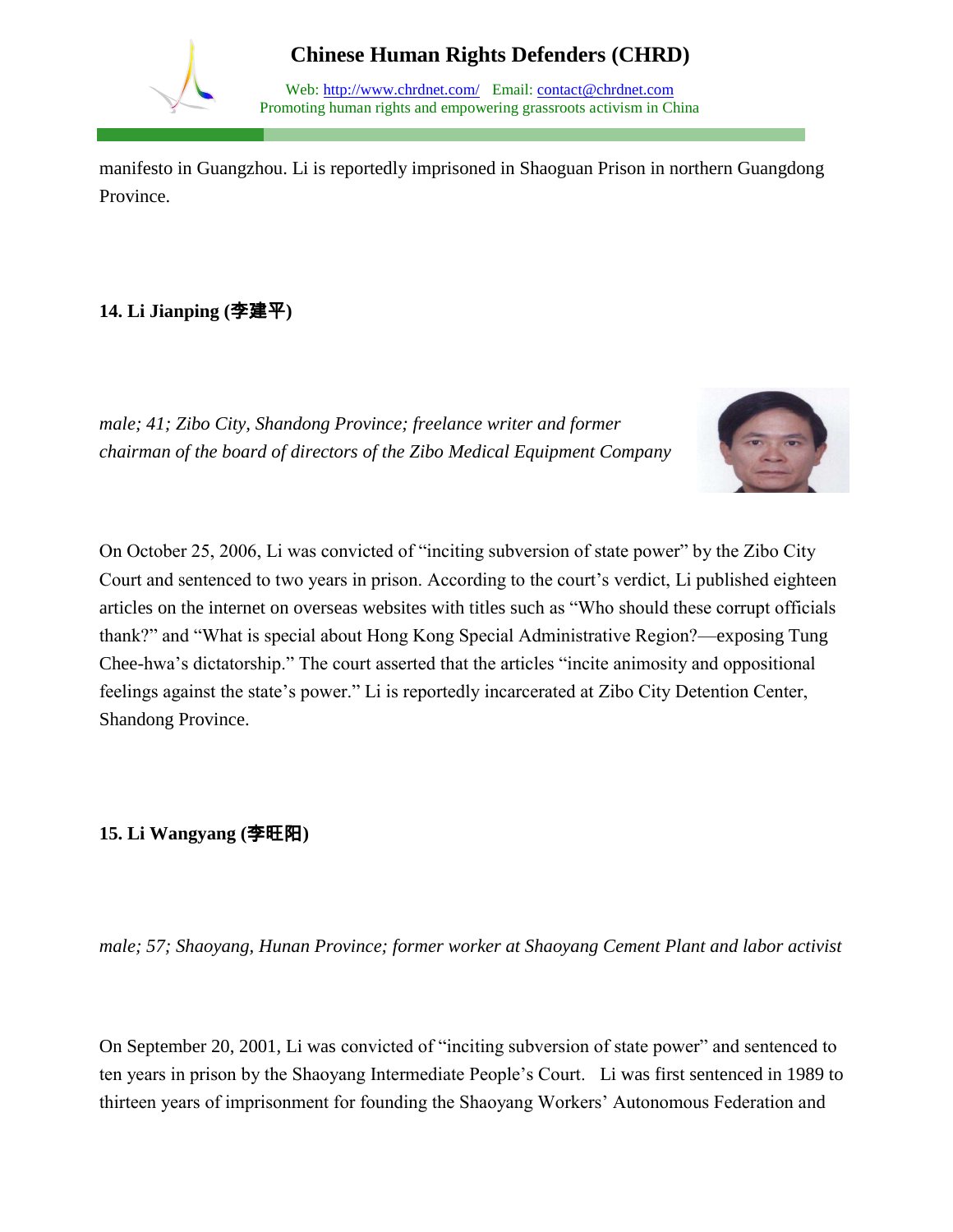

Web: http://www.chrdnet.com/ Email: contact@chrdnet.com Promoting human rights and empowering grassroots activism in China

leading strikes during the 1989 pro-democracy movement. His crime was "counter-revolutionary propaganda and incitement." He was released in June 2000. After his release, Li demanded that the Shaoyang government take responsibility for his health problems which he developed as a result of the maltreatment he received while in prison. Frustrated by the Shaoyang government's unsatisfactory response, in February 2001, he staged a 22-day hunger strike to protest. He was promptly arrested, tried and sentenced to "inciting subversion." Wang is believed to be imprisoned in Hunan Province but the precise location is unknown.

## **16. Li Yuanlong (**李元龙**)**

*male; 47; Bijie City, Guizhou Province; journalist and editor of the Bijie News weekend supplement department*



On July 13, 2006, Li was convicted of "inciting subversion of state power" by the Bijie Intermediate People's Court for publishing four articles on the internet criticizing problems in China's society and calling for more freedom and democracy. Li was sentenced to two years in prison and two years of political rights deprivation.

According to the court verdict, Li's articles contained "exaggerations, distortions, and fabrications" and "attacked the leaders of the CCP." They had furthermore endangered the "people"s democratic dictatorship" because many people had read his work and responded to it.

He was released on September 14, 2007.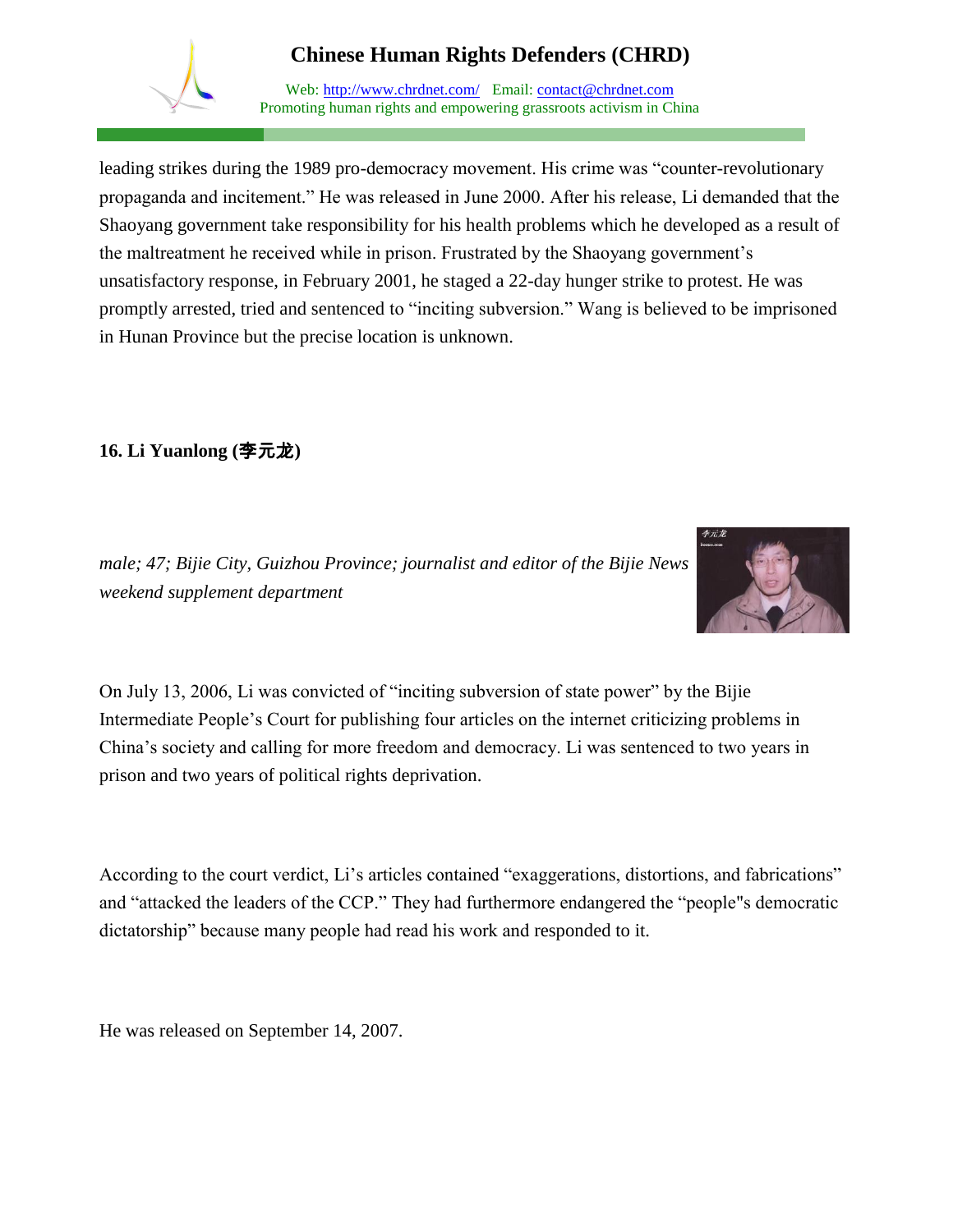

Web: http://www.chrdnet.com/ Email: contact@chrdnet.com Promoting human rights and empowering grassroots activism in China

**17. Lian Tong (**廉彤**)**

*male; Shanghai; member of the China Democracy Party*

In July 2003, Lian was convicted of "inciting subversion of state power" and sentenced to four years in prison and one year's deprivation of political rights by the Shanghai No. 1 Intermediate People's Court. Lian is believed to be imprisoned for his membership in the China Democracy Party, for associating with dissidents abroad, and for posting a number of articles critical of the government on the *People's Daily* website. According to his sentence, Lian should have been released on January 16, 2007, but no information about his current status is available.

## **18. Liu Weifang (**刘卫方**)**

*male; 46; Xinjiang Uighur Autonomous Region; small business owner*

On June 13, 2001, Liu was convicted of "inciting subversion of state power" and sentenced to three years in prison and one year's deprivation of political rights by the Construction Corps Ninth Agricultural Brigade's Intermediate People's Court in Xinjiang Uighur Autonomous Region. Liu is believed to be punished for the articles he posted online between June 1999 and August 2000 expressing dissident views. The articles, signed with the initials "LGWF", commented on issues of corruption and environmental and western-region policies. He is supposed to have been released in 2003, but no information about him has been available since his imprisonment.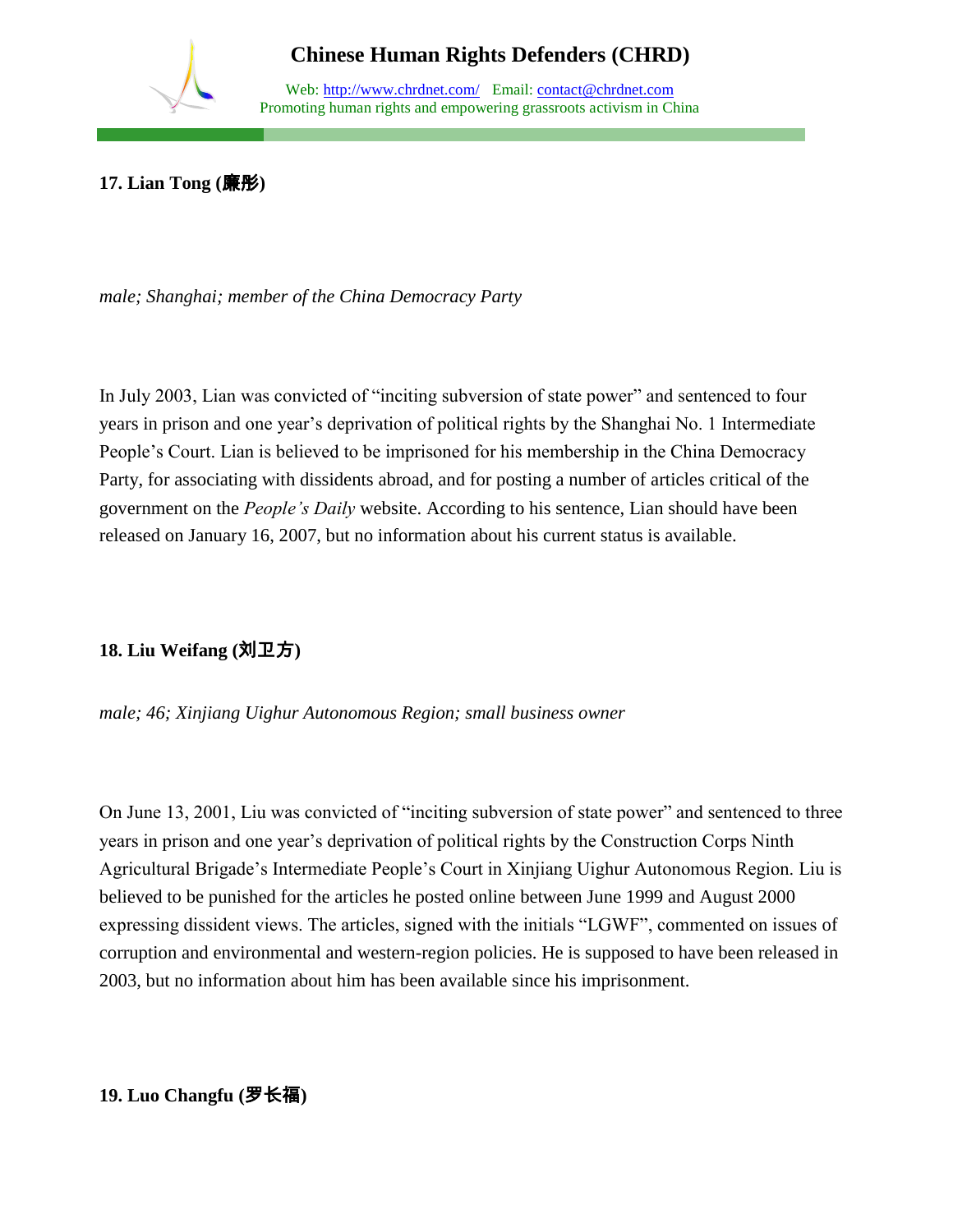

Web: http://www.chrdnet.com/ Email: contact@chrdnet.com Promoting human rights and empowering grassroots activism in China

*male; 44; Chongqing City, Sichuan Province; freelance writer*

On November 16, 2003, Luo was convicted of "inciting subversion of state power" by the Chongqing No. 1 Intermediate People's Court and sentenced to three years in prison and one year's deprivation of political rights. Luo was convicted for a number of articles reportedly calling for the release of another internet dissident writer, Liu Di, and protesting the government's crackdown on freedom of expression on the internet. Luo was released in March 2006.

### **20. Luo Yongzhong (**罗永忠**)**

*male; 39; Changchun City, Jilin Province; writer and owner of a grocery store*

On October 14, 2003, Luo was convicted by the Changchun Intermediate People's Court of "inciting subversion of state power" for posting on the internet more than 150 articles critical of the government. He was sentenced to three years in prison and two years' deprivation of political rights. His appeal was unsuccessful. Luo was released in December 2005.

**21. Mou Chuanheng (**牟传珩**)**

*male; 52; Qingdao City, Shandong Province; freelance writer and former lawyer*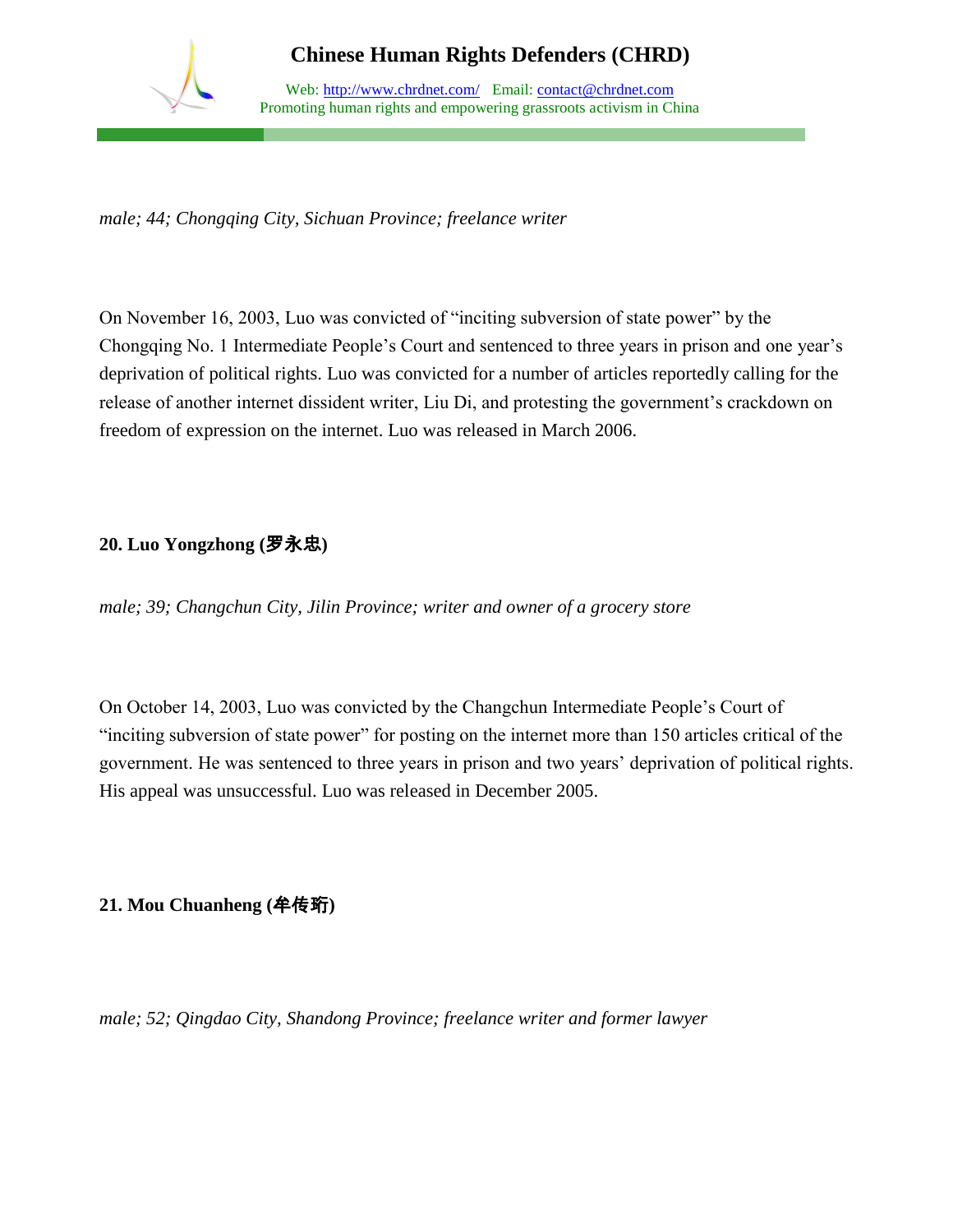

Web: http://www.chrdnet.com/ Email: contact@chrdnet.com Promoting human rights and empowering grassroots activism in China

On September 10, 2002, Mou was convicted of "inciting subversion of state power" for publishing dissident articles on the internet by the Dashan Intermediate People's Court in Qingdao and sentenced to three years in prison and five years' deprivation of political rights. He was released in August 2004.

### **22. Ouyang Yi (**欧阳懿**)**

*male; Baoshi Township, Suining City, Sichuan Province*

On March 16, 2004, Ouyang was convicted by the Chengdu City Intermediate People's Court of "inciting subversion of state power" for drafting and publishing an open letter to the  $16<sup>th</sup> CCP$ Congress calling for democratic constitutionalism. He was sentenced to two years in prison. Ouyang was released in December 2004.

**23. Sang Jiancheng (**桑坚成**)**

*male; 64; Shanghai; retired worker*

On January 6, 2004, Sang was convicted by the Shanghai No. 2 Intermediate People's Court of "inciting subversion of state power" for drafting and distributing the "Open Letter to the  $16<sup>th</sup> CCP$ Congress" while the Congress was in session. He was sentenced to three years in prison. It is unclear whether or not Sang has been released.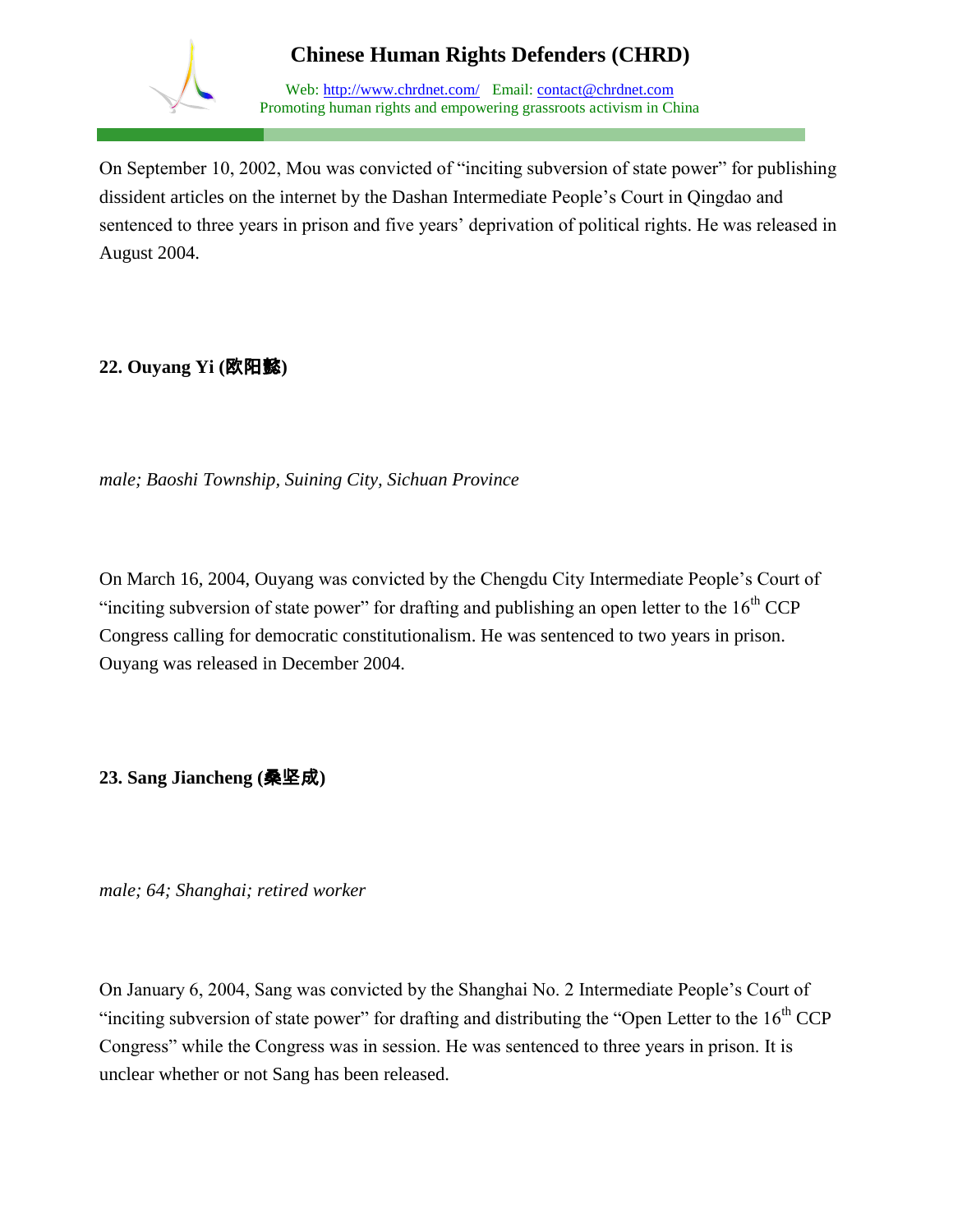

Web: http://www.chrdnet.com/ Email: contact@chrdnet.com Promoting human rights and empowering grassroots activism in China

#### **24. Tao Haidong (**陶海东**)**

*male; 49; Urumqi, Xinjiang Autonomous Region; freelance writer and former staff member of the Kashi City People's Congress Standing Committee in Xinjiang*

In January 2003, Tao was sentenced to seven years in prison and three years' deprivation of political rights by the Urumqi Intermediate People's Court for "inciting subversion of state power." According to the Court, he had circulated articles and book drafts on the internet predicting that the Chinese economy was in danger of collapse and criticizing Chinese leaders. He is now held in Changji Prison in Xinjiang Autonomous Region.

**25. Tao Jun (**陶君**)**

*male; 39; Guangzhou, Guangdong Province; student leader in Tiananmen and former business director*



In 2001, Tao was imprisoned for three years for "inciting subversion of state power". He had published poems and articles that criticized the

government. He was released in 2004. Since his release, he has been living under surveillance. In early October 2007, Tao was repeatedly harassed by the Guangzhou police. His computer, which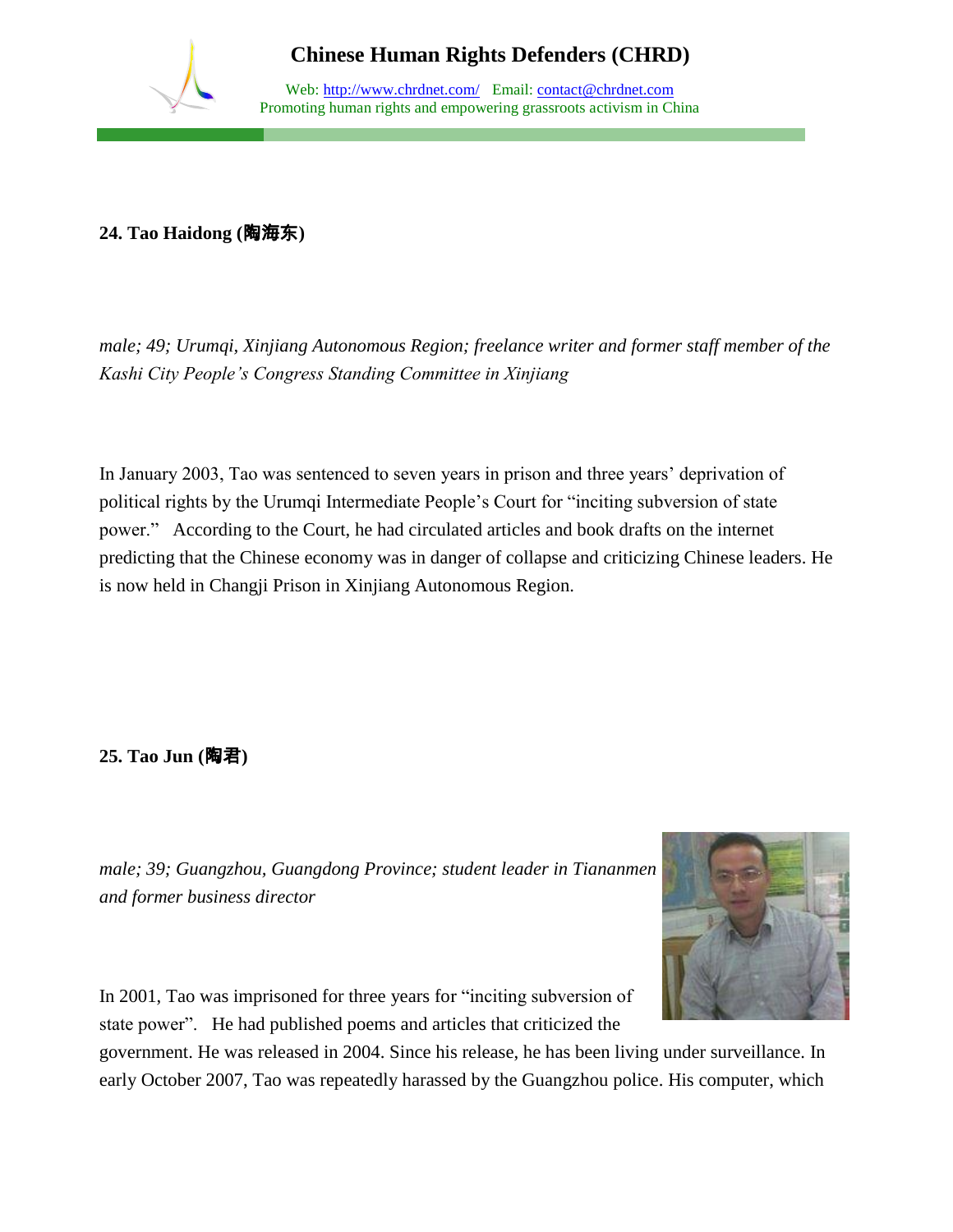

Web: http://www.chrdnet.com/ Email: contact@chrdnet.com Promoting human rights and empowering grassroots activism in China

has a collection of his articles, was stolen, reportedly by the police. In the face of threats and harassment from the police, Tao's employer fired him and his landlord asked him to move.

## **26. Wang Dalin (**汪达林**)**

*male; Wuhan; former factory worker*

On September 29, 2005, Wang was arrested and in October, he was secretly sent, without a lawyer or trial, to two years of Re-education through Labor for "inciting subversion of state power."

Wang was sentenced for organizing a nation-wide event called "Patriotic Cultural Clothes." He encouraged people to write on their clothes an expression of their vision for the country. His idea grew out of a reaction to government corruption after Wang, a former factory worker, had exhausted all legal avenues in defending workers' rights in the factory where he worked. He was released in September 2007 but is still closely monitored by the authorities.

**27. Wang Jinbo (**王金波**)**

*male; 35; Dongliangdian Village, Shizilu Township, Junan County, Shandong Province*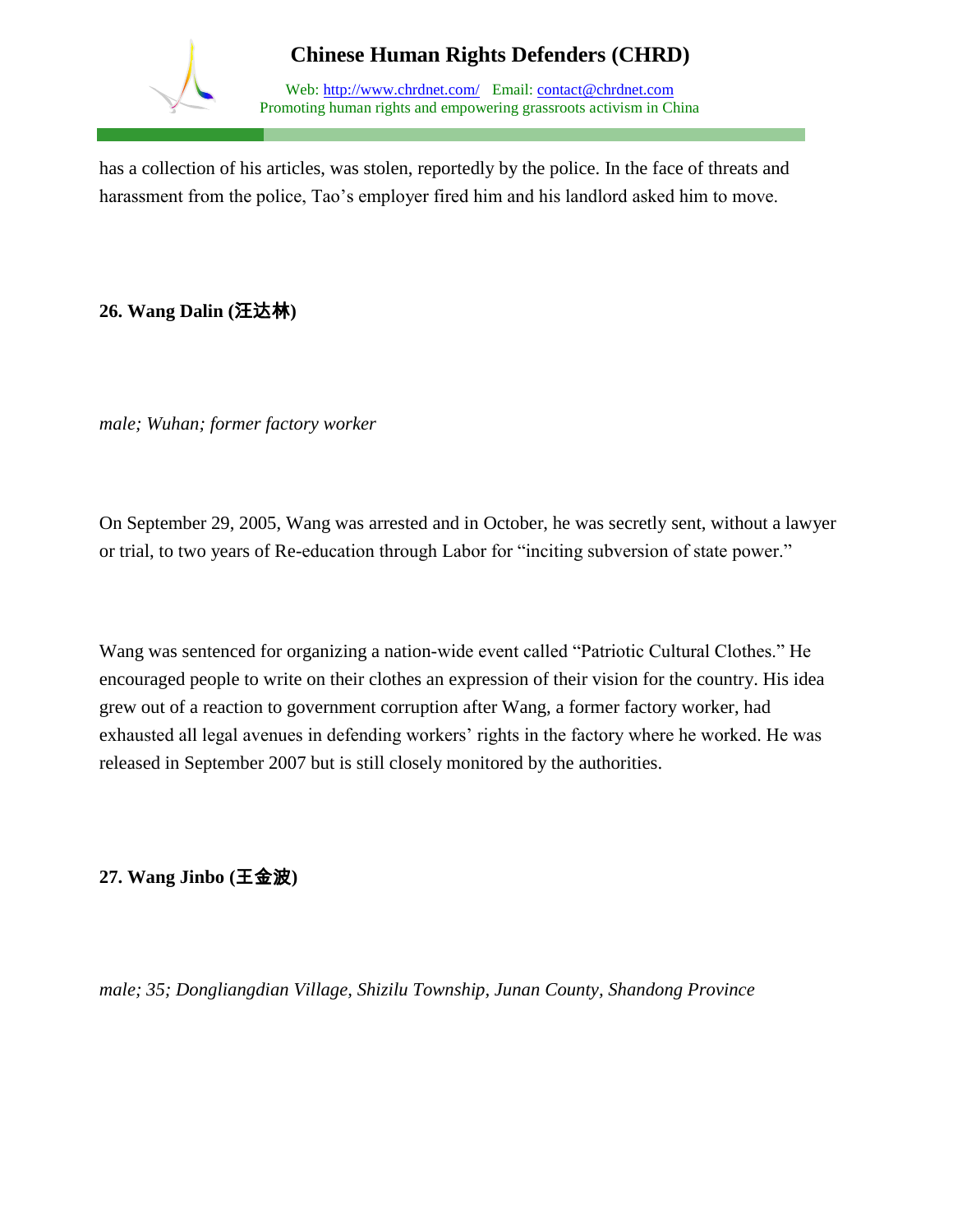

Web: http://www.chrdnet.com/ Email: contact@chrdnet.com Promoting human rights and empowering grassroots activism in China

On December 13, 2001, Wang was sentenced to four years in prison and two years deprivation of political rights on charges of "inciting subversion of state power" by the Linyi City Intermediate People's Court in Shandong Province, for publishing articles on the internet containing dissenting views. The subjects of Wang's articles included a call for a revision of the official verdict that the June Fourth Tiananmen Incident was a "counterrevolutionary rebellion" and expression of support for the China Democracy Party. He was released in May 2005.

## **28. Wang Xiaoning (**王小宁**)**

*male; 57; born in Shenyang, Liaoning Province and resident of Beijing; engineer and internet writer*

On September 12, 2003, Wang was convicted of "inciting subversion of state power" by the Beijing No. 1 Intermediate People's Court and sentenced to ten years in prison.

Wang has a long history of dissidence. In 1989, he participated in the student protests in Tiananmen and was injured and labelled a reactionary by the government. After 1989, Wang published many articles which advocated political reforms, promoted democracy and were critical of the government. Wang's case became well-known internationally because Yahoo! was later sued for providing the Chinese government with information that helped to identify Wang as the author of essays critical of the government. Wang is now incarcerated at Beijing Municipal No. 2 Prison.

#### **29. Yan Jun (**颜军**)**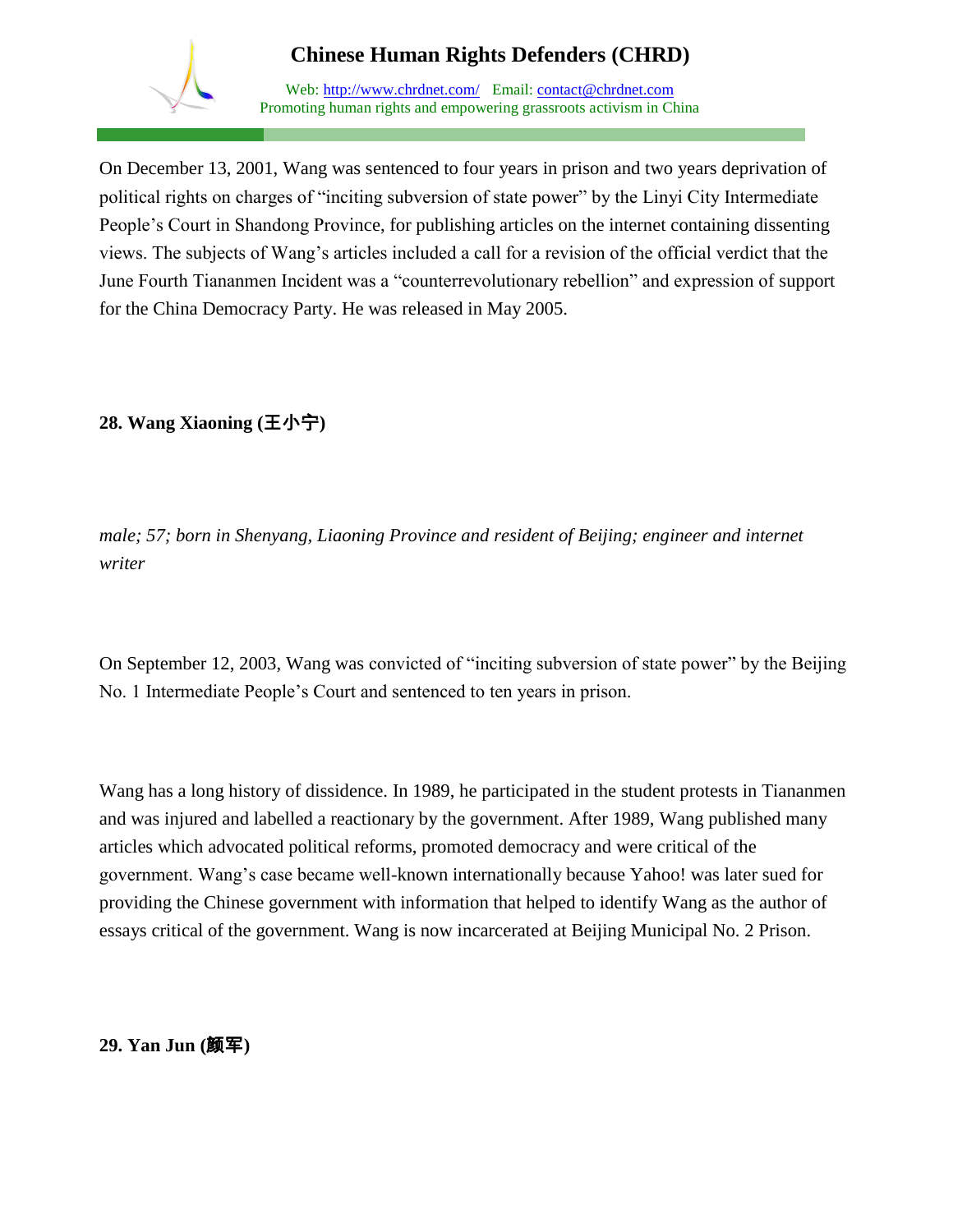Web: http://www.chrdnet.com/ Email: contact@chrdnet.com Promoting human rights and empowering grassroots activism in China

*male; 34; Xian, Shaanxi Province; freelance writer and formerly a biology teacher at Xian City No. 68 Middle School*

On December 8, 2003, Yan was sentenced by the Xian Intermediate People's Court to two years in prison and one year's deprivation of political rights for "inciting subversion of state power" for publishing on the internet more than 20 articles critical of the CCP. During his imprisonment, he was beaten so severely by fellow prisoners that he had to be hospitalized. He was released in April 2005 and in January 2006 went to Taiwan to seek political asylum.



### **30. Yan Zhengxue (**严正学**)**

*male; 63; artist, independent writer and activist; Jiaojiang District, Taizhou City, Zhejiang Province*



On April 13, 2007, the Taizhou City Intermediate People's Court found Yan guilty of "inciting subversion against the state." He was sentenced to three years in jail, with deprivation of political rights for one year. According to the verdict, Yan "used the internet, discussion forums and speeches to publish distorted facts, attack and vilify the state power, and incite subversion of state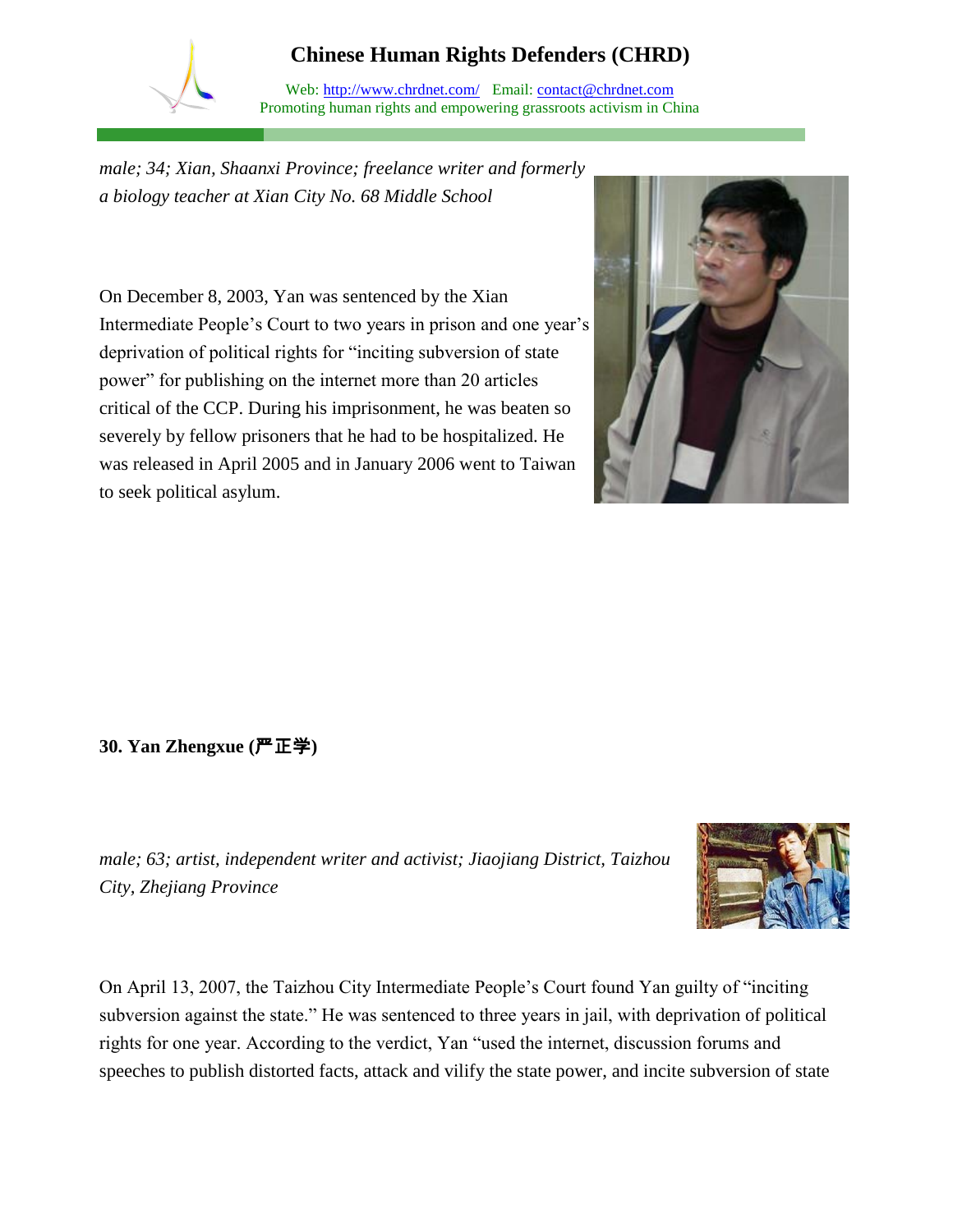

Web: http://www.chrdnet.com/ Email: contact@chrdnet.com Promoting human rights and empowering grassroots activism in China

power and overthrow of the socialist system." His behavior, the court ruled, thus constitutes "inciting subversion of state power."

In 1993, while a representative of the Jiaojiang District People's Congress, Yan was beaten by police. His ensuing lawsuit against the Public Security Bureau attracted the attention of both domestic and international media. Later, Yan was falsely accused of stealing a bicycle and sentenced to two years of Re-education through Labor. Upon his release, Yan began his work in defense of citizens' rights, litigating against officials on behalf of fellow citizens.

He is now held at Shiliping Re-Education through Labor Camp in Quzhou City, Zhejiang Province.

## **31. Zhang Jianhong (**张建红**)**

*male; also known as Li Hong; Ningbo, Zhejiang Province; freelance writer, playwright, poet, former chief editor and founder of the poetry website, Ai Qin Hai ("Aegean Sea," [www.77sea.com\)](http://www.77sea.com/), regular contributor to the overseas websites, Boxun and Dajiyuan*



On March 19, 2007, the Ningbo City Intermediate People's Court convicted Zhang of "inciting subversion of state power" and sentenced him to six years in prison. His conviction was based on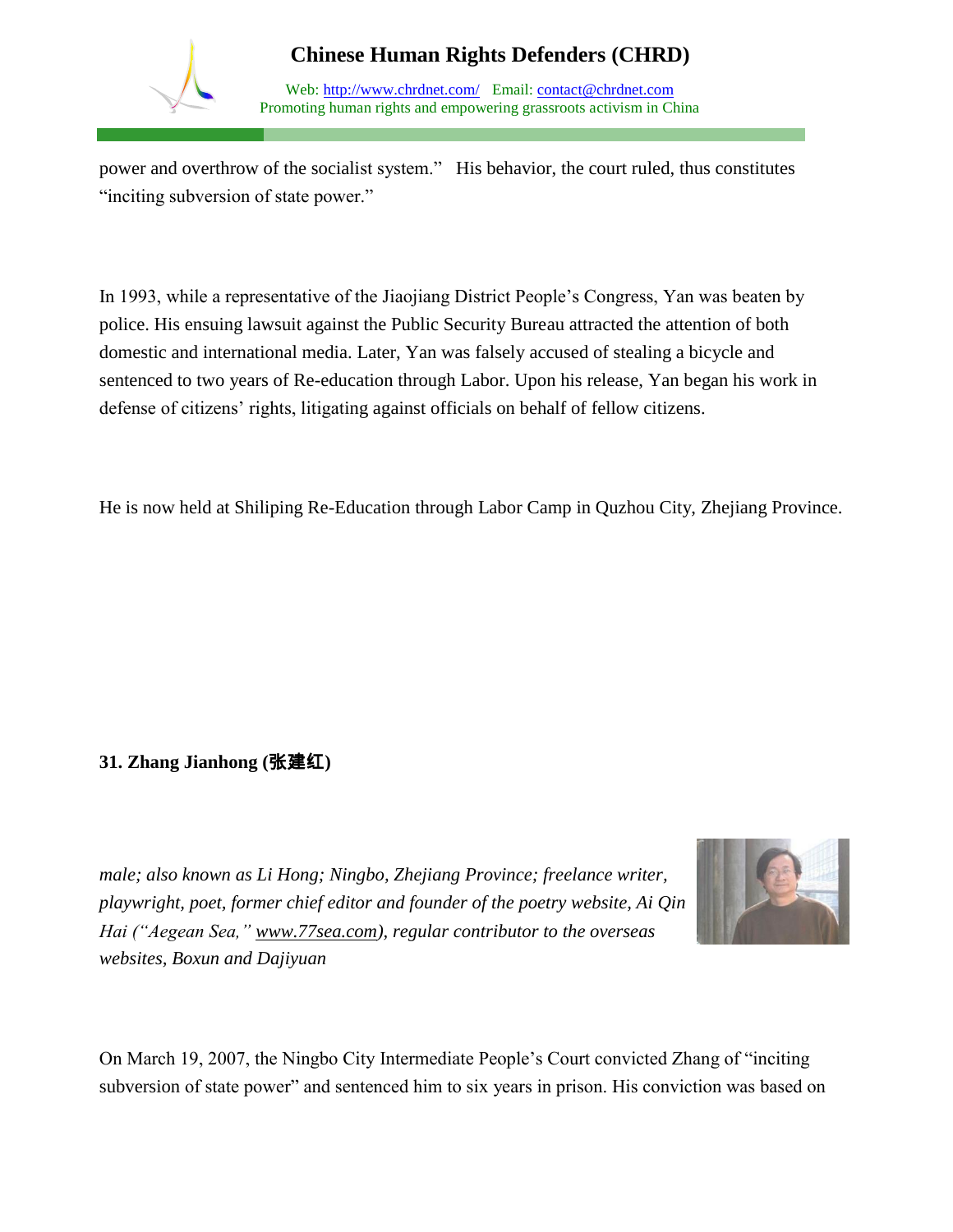

Web: http://www.chrdnet.com/ Email: contact@chrdnet.com Promoting human rights and empowering grassroots activism in China

his having published more than 100 "articles defaming the Chinese government and calling for agitation to overthrow the government."

Zhang had just started serving his 6-year term in Changhu Prison, Zhejiang Province when he was diagnosed with a form of muscular dystrophy. Zhang's application for release for medical treatment was denied in September 2007. Reportedly, Zhang's medical condition has deteriorated rapidly.

**32. Zhang Lin (**张林**)**

*male; 44; from Huaiyuan County, Anhui Province; resident in Bengbu City, Anhui Province; internet writer* 



On July 28, 2005, Zhang was convicted of "inciting subversion of state power" by the Bengbu Intermediate People's Court and sentenced to five years in prison and four years' deprivation of political rights. The verdict cites six articles Zhang published on websites outside the country, such as *Boxun* and *Dajiyuan*, and interviews with foreign radio stations. The verdict says Zhang "directly disseminates [in these articles] false facts and makes up rumors, incites subversion of state power and overthrow of our country's socialist system." Zhang is detained in Bengbu No. 1 Prison. Reportedly, Zhang has developed a severe illness of the vertebrae that requires urgent medical attention, but he has so far been denied proper medical treatment.

**33. Zhao Changqing (**赵常青**)**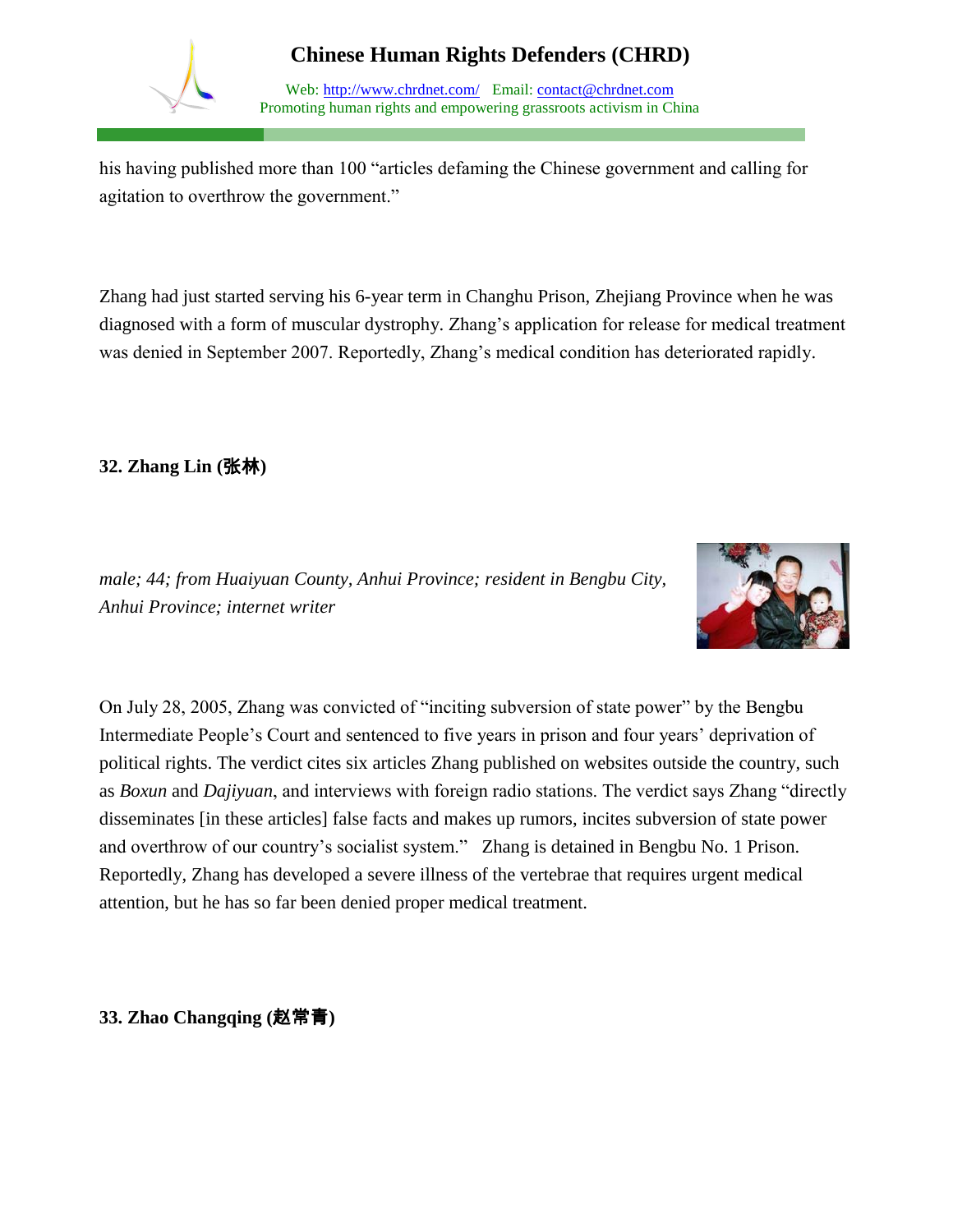

*male; 38; Hanzhong City, Shaanxi Province; formerly a teacher in Shanyang County Middle School* 

On August 4, 2003, Zhao was sentenced to five years in prison and three years of political rights deprivation for "inciting subversion of state power" by the Xian Intermediate People's Court for writing and publishing an open letter on the internet calling on the  $16<sup>th</sup> CCP$  Congress to enact political reforms.

Zhao was released on November 27, 2007.

### **34. Zheng Yichun (**郑贻春**)**

*male; 48; Yingkou City, Liaoning Province; freelance writer and poet, formerly head of the educational affairs department of the Chaoqun Foreign Languages College* 



On September 20, 2005, Zheng was convicted of "inciting subversion of state power" by the Yingkou Intermediate People's Court for publishing dissident articles on the internet. He was sentenced to seven years in prison and three years' deprivation of political rights. Prosecutors cited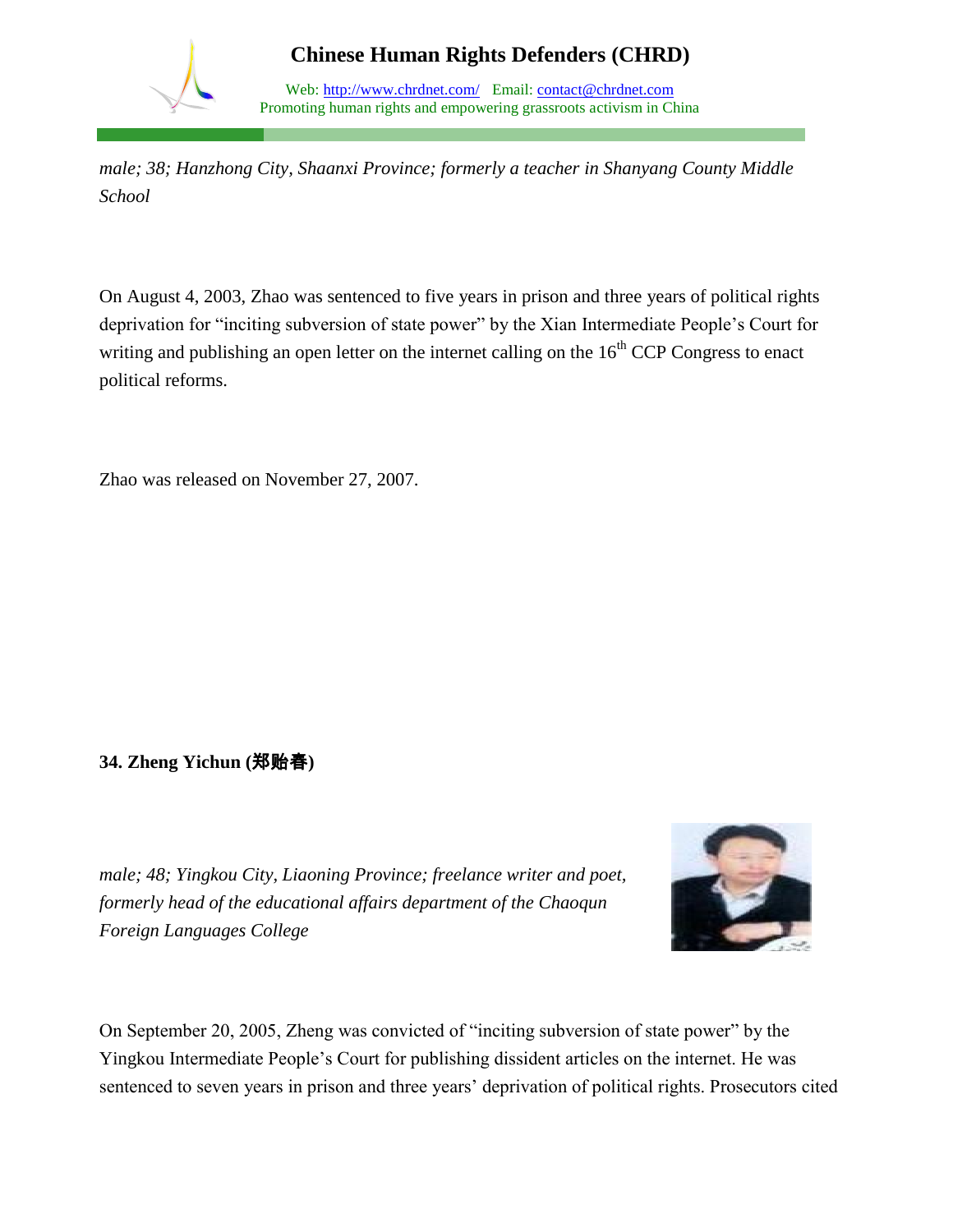

Web: http://www.chrdnet.com/ Email: contact@chrdnet.com Promoting human rights and empowering grassroots activism in China

63 articles Zheng had written and published on websites outside the country. His appeal was rejected. He is detained in Xinsheng Farm Prison in Yingkou City, Liaoning Province.

#### **Documentation III: Individuals charged under Art. 105(2) but not yet tried**

**1. Lu Gengsong (**吕耿松**)**



*male; 51; Hangzhou City, Zhejiang Province; writer, freelance writer and former teacher*

On September 29, 2007, Lu was formally arrested on suspicion of "inciting subversion of state power." He is incarcerated at the Xihu (West Lake) Detention Center in Hangzhou City.

In denying Lu access to a lawyer, the Hangzhou City Public Security Bureau cited Article 96 of the Code of Criminal Procedures, arguing that since the case involves "state secrets," lawyers are barred from contact with the defendant during the investigation period.

In 1993, Lu was expelled from the Zhejiang Higher Professional School of Public Security, where he had taught, because of his participation in pro-democracy activities. He authored the book, *A History of Corrupt CCP Officials,* and frequently posted news articles reporting official abuses and rights violations on the internet. A few days before his detention, he reported on the confinement to a psychiatric hospital of fellow activist, He Weihua. Lu had also attended the criminal trial of housing rights activist, Yang Yunbiao, the day before he was detained.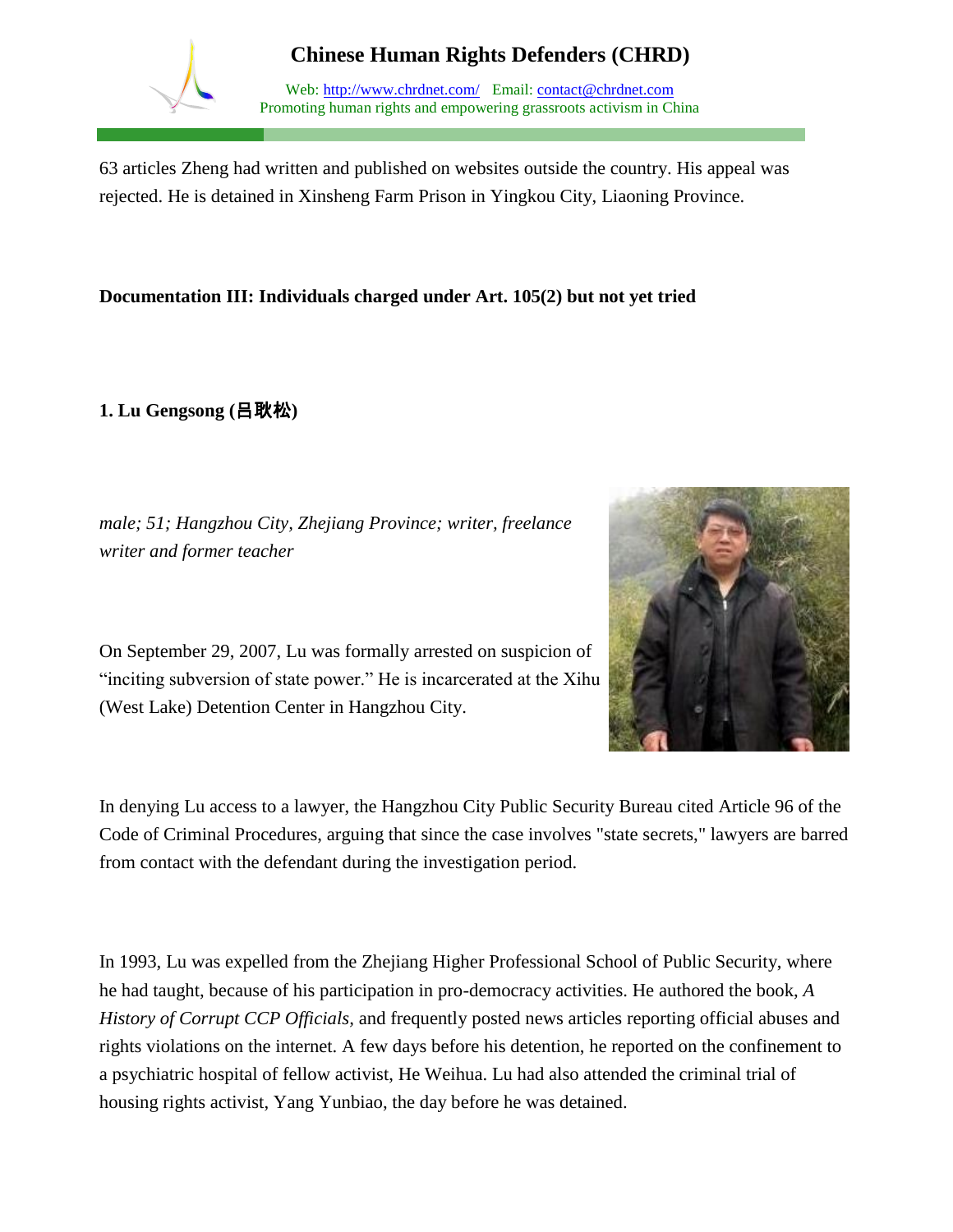

Web: http://www.chrdnet.com/ Email: contact@chrdnet.com Promoting human rights and empowering grassroots activism in China

#### **2. Yang Chunlin (**杨春林**)**

*male; Heilongjiang; farmer and activist*



On July 6, 2007, Yang was detained and on August 13 formally arrested on suspicion of "inciting subversion of state power" because he collected signatures to endorse the open letter, "We Want Human Rights, not the Olympics." He is said to have been tortured and mistreated in Heitong Detention Center, Heilongjiang Province. Between July and October 2007, he was denied access to legal counsel because his case involves "state secrets." He was allowed to see his lawyers on October 25, 2007.

## **3. Ye Guoqiang (**叶国强**)**

*male; Beijing; brother and son of Ye Guozhu, the "Olympics prisoner"*

On September 30, 2007, Ye Guoqiang, brother of Ye Guozhu, was criminally detained on suspicion of "inciting subversion of state power." Ye Guoqiang was taken away by police from the National Security Unit (under Xuanwu District Public Security Bureau) and the Baizhifang Police Station after he staged a protest in front of the Xuanwu District government building on September 29, 2007. He is incarcerated at the Beijing Xuanwu District Detention Center.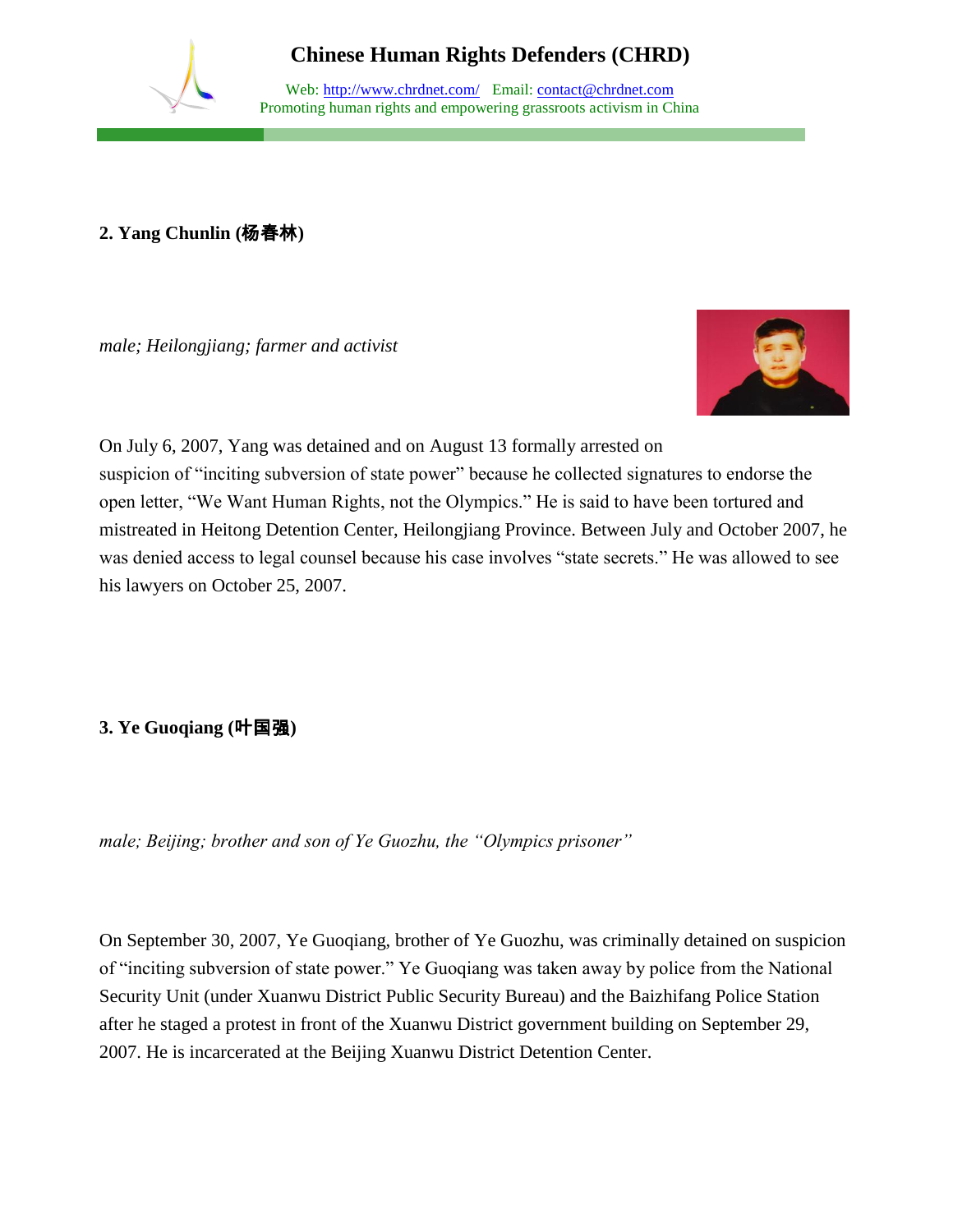

Web: http://www.chrdnet.com/ Email: contact@chrdnet.com Promoting human rights and empowering grassroots activism in China

Between 2001 and 2003, the government forcibly demolished the homes and restaurant of Ye Guozhu and Ye Guoqiang to clear land for a facility to be used in the 2008 Beijing Olympics. The two have repeatedly petitioned authorities for compensation without success. In desperation, Ye Guoqiang attempted suicide in October 2003. For that, he was sentenced to two years in jail for "provoking and making trouble." After his release, he was placed under surveillance and harassed by the government. Ye Guozhu became a vocal human rights activist. He was sentenced to four years in prison for "provoking and making trouble" in December 2004 for organizing a march to protest against forced evictions.

## **4. Jing Chu (**荆楚**)**

*male; also known as Wang Dejia; Quanzhou County, Guilin City, Guangxi Province; internet writer* 

On December 14, 2007, Jing was formally detained on suspicion of "inciting subversion of state power." On December 13, police searched Jing"s residence and confiscated his articles and books. Jing was then taken from his residence to the Quanzhou Chengbei Police Station, initially on suspicion of "defamation or slander" but later of "inciting subversion of state power".

Jing"s family suspects his detention is directly related to his writing of many articles critical of social ills, including "Illegal Possession of State Secrets—an Important Chinese Communist Party Invention that Persecutes Prisoners of Conscience," "Handcuffed Olympics Will Bring Only Disasters to the People" and "Li Yuanlong Jailed for Two Years for Four Articles; How Many Will I be Jailed for?"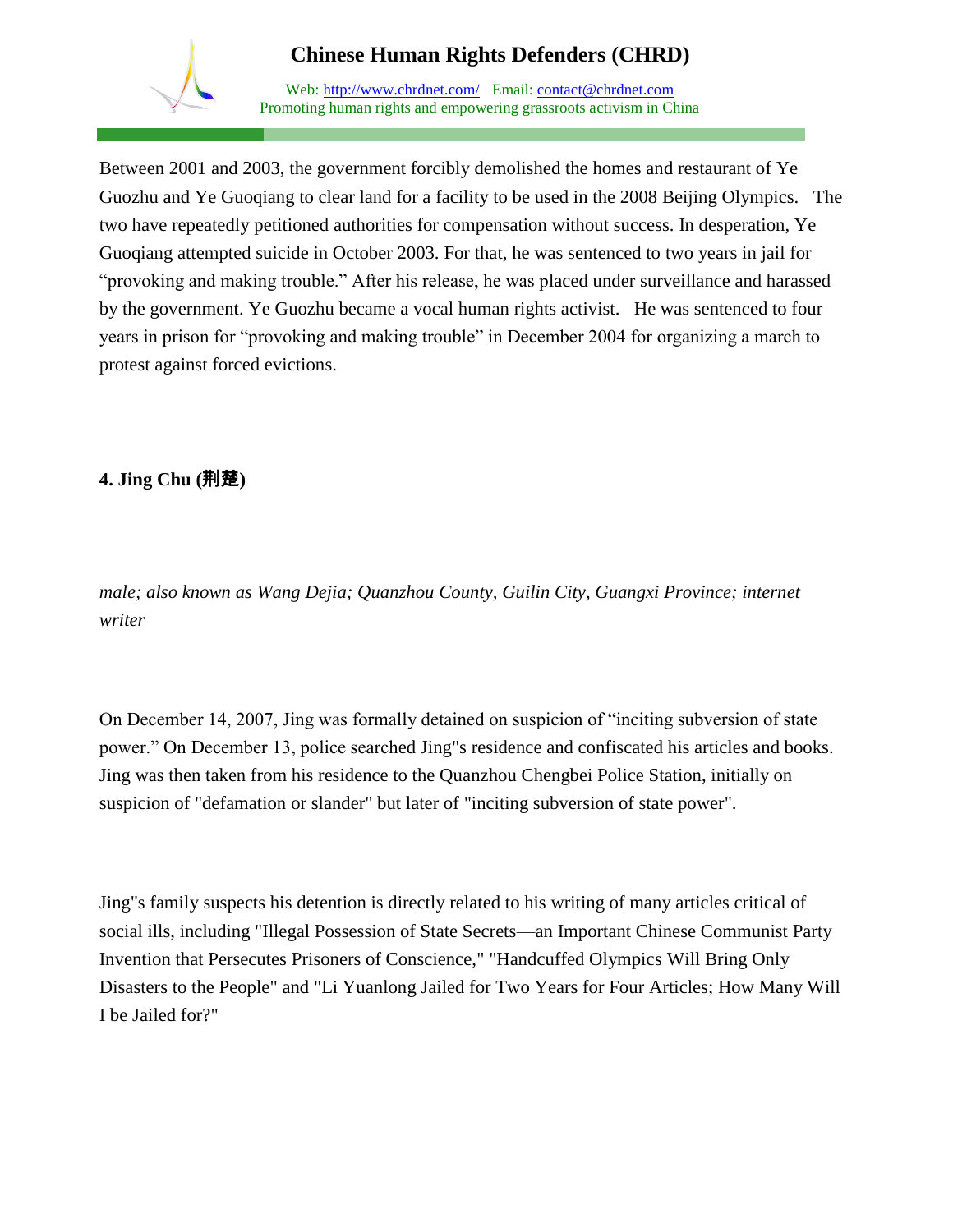

Web: http://www.chrdnet.com/ Email: contact@chrdnet.com Promoting human rights and empowering grassroots activism in China

**5. Hu Jia (**胡佳**)**

*male; 34; Beijing; HIV/AIDS activist and human rights defender*



On December 27, 2007, Hu was formally detained on suspicion of "inciting subversion of state power" by police from the National

Security Unit (Guo Bao) of the Beijing Public Security Bureau (PSB). Hu's whereabouts are currently unknown.

Hu is co-founder of the Beijing Aizhixing Institute, a grassroots organization dedicated to helping children from AIDS families. Due to his criticism of the government"s failures in AIDS prevention and care, he has been repeatedly harassed and beaten by police. Hu has also reported on human rights violations, given interviews to the overseas press and written about other activists. Prior to his detention, Hu and his wife had been under "residential surveillance" (Jianshi Juzhu) without legal authorization since May 18, 2007.

**Documentation IV: Individuals charged under Art. 105(2) but later convicted of other crimes**

# **1. Li Changqing (**李长青**)**

*male; 42; Fuzhou City, Fujian Province; journalist, formerly deputy head of the reporting department at Fuzhou Daily*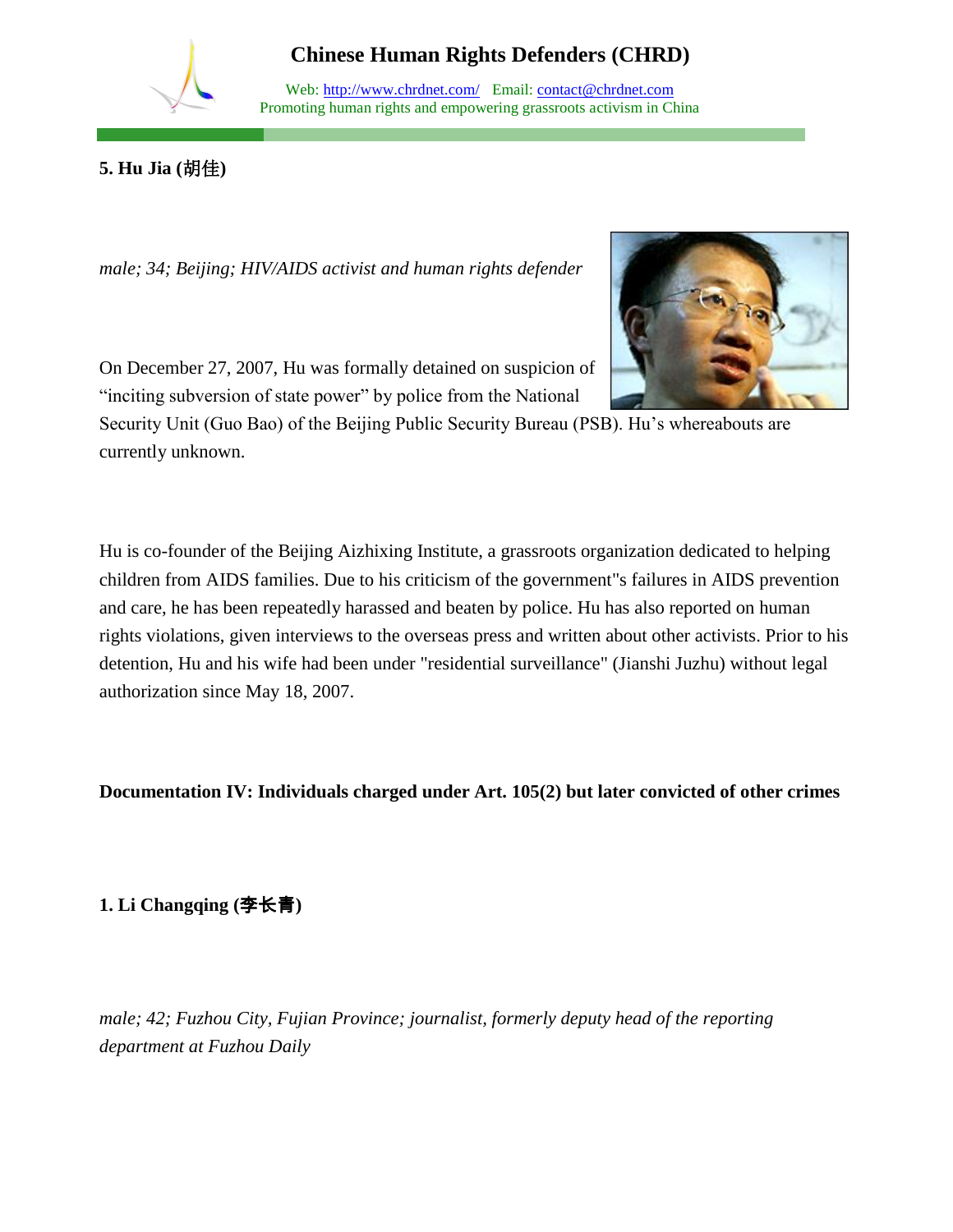

Web: http://www.chrdnet.com/ Email: contact@chrdnet.com Promoting human rights and empowering grassroots activism in China

On January 25, 2006, Li was convicted of "intentionally circulating false and terrorizing information" by the Gulou District People's Court in Fuzhou City and sentenced to three years in prison. Li had originally been put under residential surveillance and then arrested on "suspicion of inciting subversion of state power." It is unclear why the Court dropped the charge of "inciting subversion" and replaced it with another charge against Li.

Li is thought to have been prosecuted due to articles he wrote and circulated on the internet supporting Huang Jingao, a county Party secretary in Fujian Province who issued an open letter in 2004 accusing officials in his locality of endemic corruption. Li told his lawyer, Mo Shaoping, that during more than a year of repeated interrogations, his support of Huang Jingao was the only subject of questioning. He claimed to have been tortured during the interrogations.

Li was convicted, however, not for circulating statements of support for Huang Jingao but for an article published on the online news website *Boxun* entitled, "Dengue fever breaks out in Fuzhou, 100 people infected, government covering up the news, residents panicking." Li denies he wrote the story and admits only to giving a tip to *Boxun*. The information about dengue fever in Fuzhou was later verified by the authorities. Li is currently serving his sentence in Yongan Prison in Fujian Province.

## **2. Zhang Ruquan (**张汝泉**)**

*male; 72; Zhengzhou City, Henan Province; freelance writer, retired staff member of Baiwen Yili Stock Limited Company*